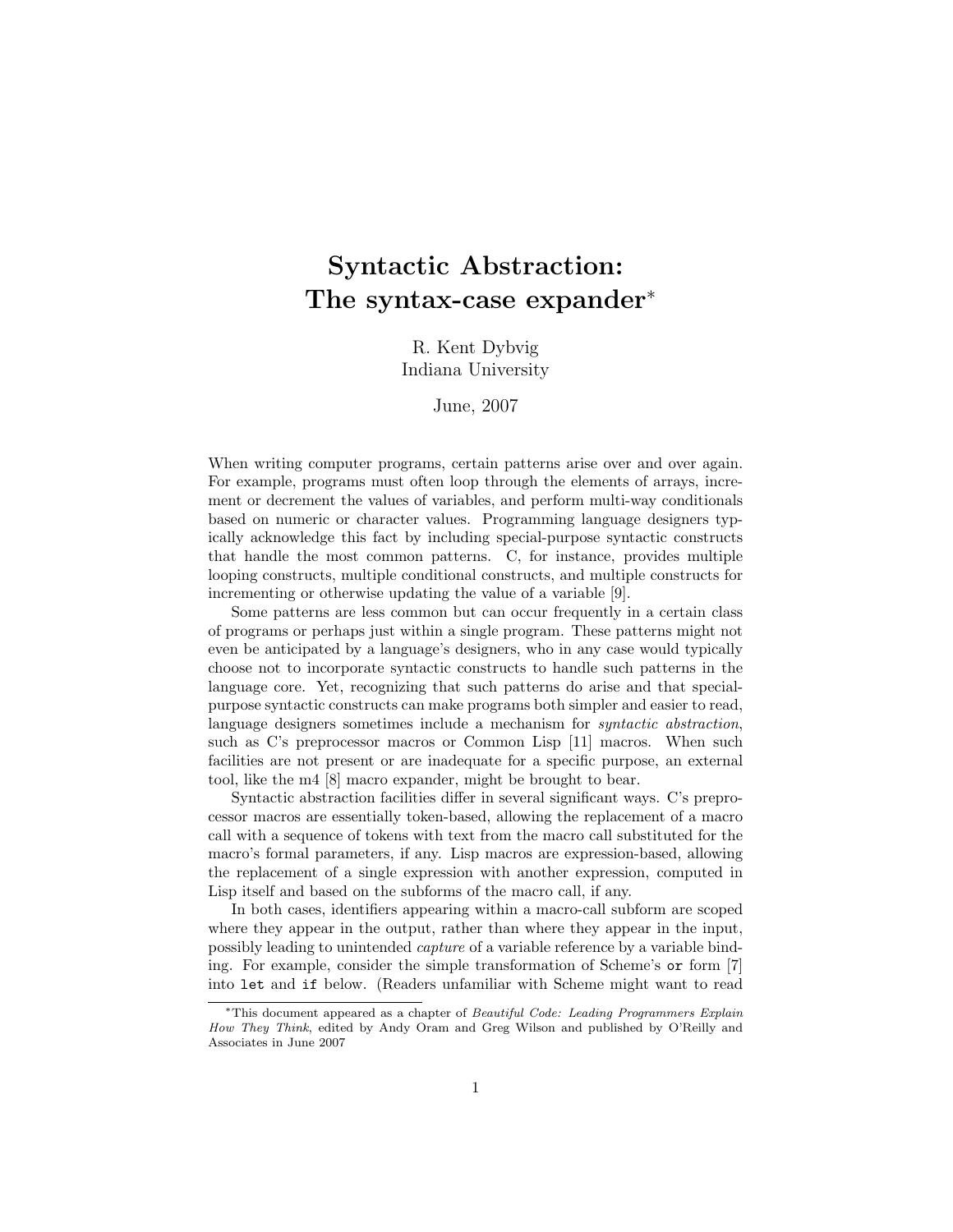the first few chapters of The Scheme Programming Language, 3rd edition [4], which is available online at http://www.scheme.com/tspl3/.)

(or  $e_1 e_2$ )  $\rightarrow$  (let ([t  $e_1$ ]) (if t t  $e_2$ ))

An or form must return the value of its first subform, if it evaluates to a true (any non-false) value; the let expression is used to name this value so that it is not computed twice.

The transformation above works fine in most cases, but it breaks down if the identifier  $t$  appears *free* in  $e_2$  (i.e., outside of any binding for  $t$  in  $e_2$ ), as in the expression below.

(let ([t #t]) (or #f t))

This should evaluate to the true value #t. With the transformation of or as specified above, however, the expression expands to

(let ([t #t]) (let ([t #f])  $(if t t t)))$ 

which evaluates to the false value #f.

Once seen, this problem is easily addressed by using a generated identifier for the introduced binding, i.e.:

$$
(or e_1 e_2) \rightarrow (let ([g e_1]) (if g g e_2))
$$

where  $q$  is a generated (fresh) identifier.

As Kohlbecker, Friedman, Felleisen, and Duba observe in their seminal paper on hygienic macro expansion [10], variable capture problems like this are insidious, since a transformation might work correctly for a large body of code only to fail some time later in a way that might be difficult to debug.

While unintended captures caused by introduced identifier *bindings* can always be solved by using generated identifiers, no such simple solution is available for introduced identifier references, which might be captured by bindings in the context of the macro call. In the following expression, if is lexically bound in the context of an or expression.

(let ([if (lambda (x y z) "oops")]) (or #f #f))

With the second transformation for or above, this expression expands into:

(let ([if (lambda (x y z) "oops")]) (let  $([g \#f])$  $(if g g #f)))$ 

where g is a fresh identifier. The value of the expression should be  $#f$  but will actually be "oops", as the locally bound procedure if is used in place of the original if conditional syntax.

Limiting the language by reserving the names of keywords such as let and if would solve this problem for keywords, but it would not solve the problem generally; the same situation can arise with the introduced reference to the user-defined variable add1 in following transformation of increment: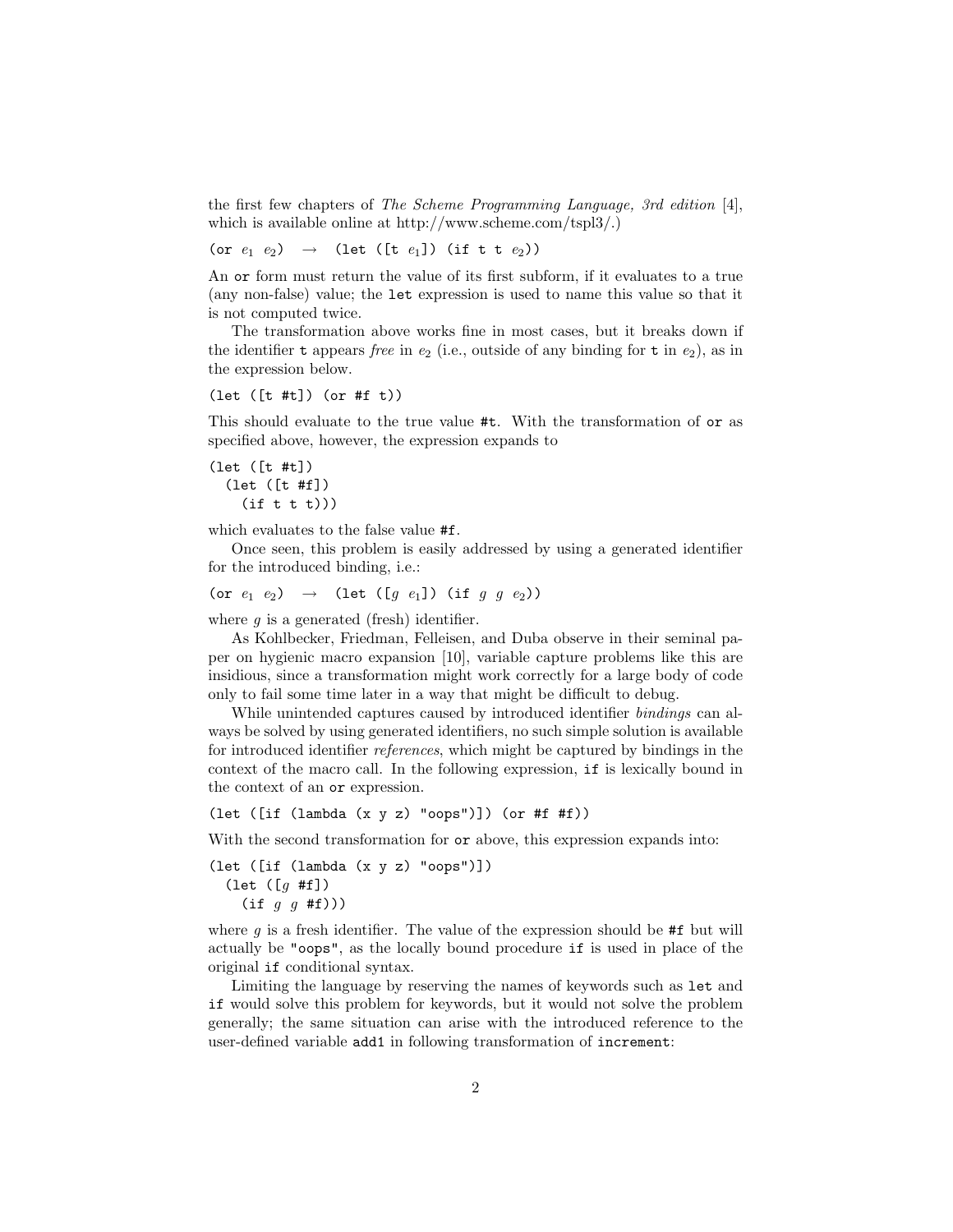(increment  $x$ )  $\rightarrow$  (set! x (add1 x))

Kohlbecker, et al. invented the concept of hygienic macro expansion to solve both kinds of capturing problems, borrowing the term "hygiene" from Barendregt [1]. Barendregt's *hygiene condition* for the  $\lambda$ -calculus holds that the free variables of one expression substituted into another are assumed not to be captured by bindings in the other, unless such capture is explicitly required. Kohlbecker, et al. adapted this into the following hygiene condition for macro expansion:

"Generated identifiers that become binding instances in the completely expanded program must only bind variables that are generated at the same transcription step."

In practice, this requirement forces the expander to rename identifiers as necessary to avoid unintended captures. For example, with the original or transformation,

(or  $e_1$   $e_2$ )  $\rightarrow$  (let ([t  $e_1$ ]) (if t t  $e_2$ ))

the expression:

 $(\text{let } ([t #t]) \text{ (or } #f t))$ 

expands into the equivalent of:

(let ([t0 #t]) (let ([t1 #f]) (if t1 t1 t0)))

which properly evaluates to  $#t$ . Similarly, the expression:

```
(let ([if (lambda (x y z) "oops")]) (or #f #f))
```
expands into the equivalent of:

```
(let ([if0 (lambda (x y z) "oops")])
  (let ([t #f])
    (if t t #f)))
```
which properly evaluates to  $#f$ .

In essence, hygienic macro expansion implements lexical scoping with respect to the source code, whereas unhygienic expansion implements lexical scoping with respect to the code after expansion.

Hygienic expansion can preserve lexical scope only to the extent that the scope is preserved by the transformations it is told to perform. A transformation can still produce code that apparently violates lexical scoping. This can be illustrated with the following (incorrect) transformation of let:

(let  $((x e))$  body)  $\rightarrow$  (letrec  $((x e))$  body)

The expression e should appear outside the scope of the binding of the variable  $x$ , but in the output it appears inside, due to the semantics of letrec.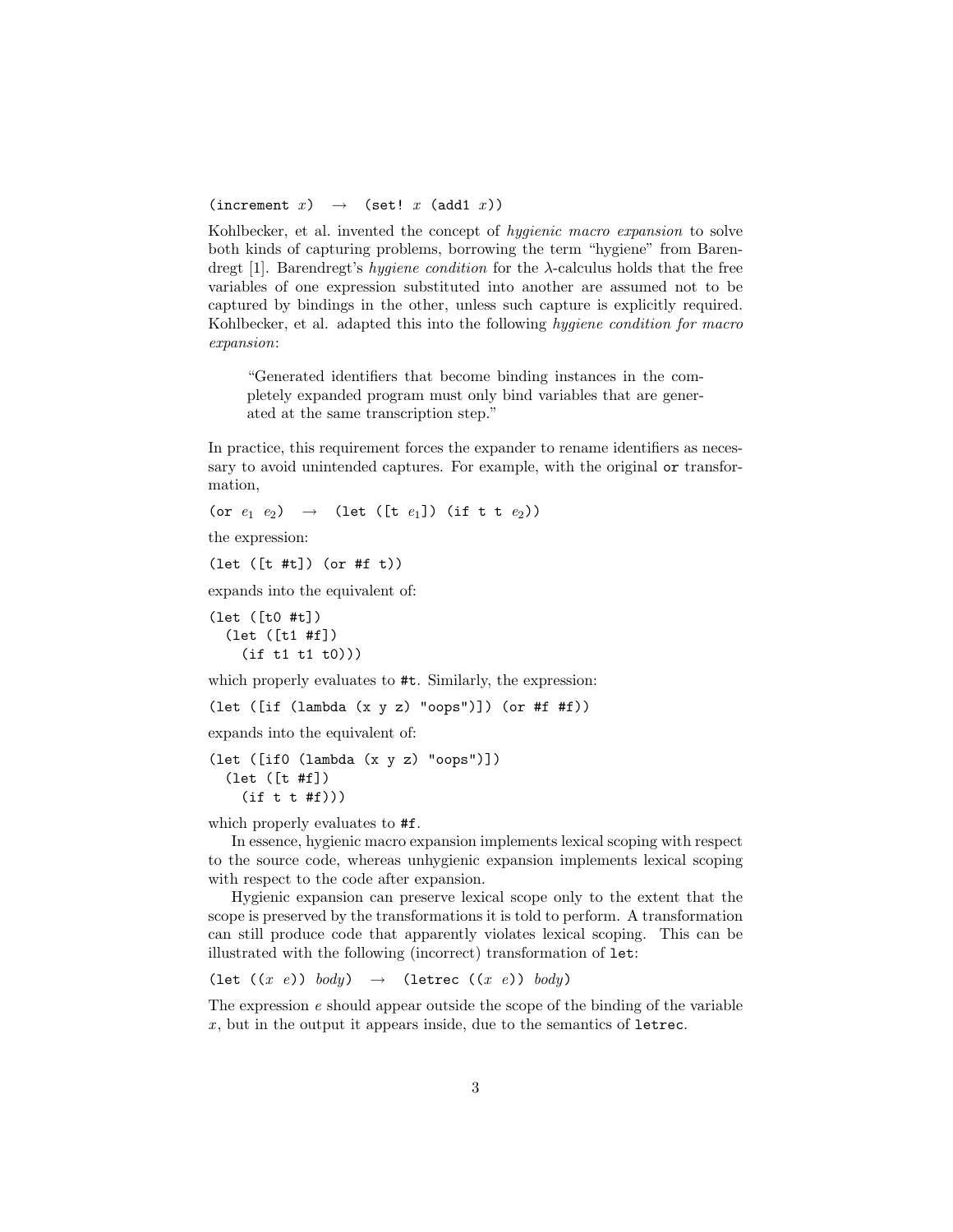The hygienic macro expansion algorithm (KFFD) described by Kohlbecker, et al. is both clever and elegant. It works by adding a time stamp to each variable introduced by a macro, then uses the timestamps to distinguish like-named variables as it renames lexically bound variables. KFFD has some shortcomings that prevent its direct use in practice, however. The most serious are a lack of support for local macro bindings and quadratic overhead resulting from the complete rewrite of each expression as time stamping and as renaming are performed.

These shortcomings are addressed by the syntax-rules system, developed by Clinger, Dybvig, Hieb, and Rees for the Revised<sup>4</sup> Report on Scheme [2]. The simple pattern-based nature of the syntax-case system permits it to be implemented easily and efficiently [3]. Unfortunately, it also limits the utility of the mechanism, so that many useful syntactic abstractions are either difficult or impossible to write.

The syntax-case system was developed to address the shortcomings of the original algorithm without the limitations of syntax-rules  $[6]$ . The system supports local macro bindings and operates with constant overhead, yet allows macros to use the full expressive power of the Scheme language. It is upwardly compatible with syntax-rules, which can be expressed as a simple macro in terms of syntax-case, and it permits the same pattern language to be used even for "low level" macros for which syntax-rules cannot be used. It also provides a mechanism for allowing intended captures, i.e., allowing hygiene to be "bent" or "broken" in a selective and straightforward manner. In addition, it handles several practical aspects of expansion that must be addressed in a real implementation, such as internal definitions and tracking of source information through macro expansion.

This all comes at a price in terms of the complexity of the expansion algorithm and the size of the code required to implement it. A study of a complete implementation is therefore beyond the scope of this presentation. Instead, we investigate a simplified version of the expander that illustrates the underlying algorithm and the most important aspects of its implementation.

### 1 Brief introduction to syntax-case

We proceed with a few brief syntax-case examples, adapted from the Chez Scheme Version 7 User's Guide [5]. Additional examples and a more detailed description of syntax-case are given in that document and in The Scheme Programming Language, 3rd edition [4].

The definition of or below illustrates the form of a syntax-case macro definition.

```
(define-syntax or
  (lambda (x)
    (syntax-case x ()
      [(= e1 e2)
       (syntax (let ([t e1]) (if t t e2)))])))
```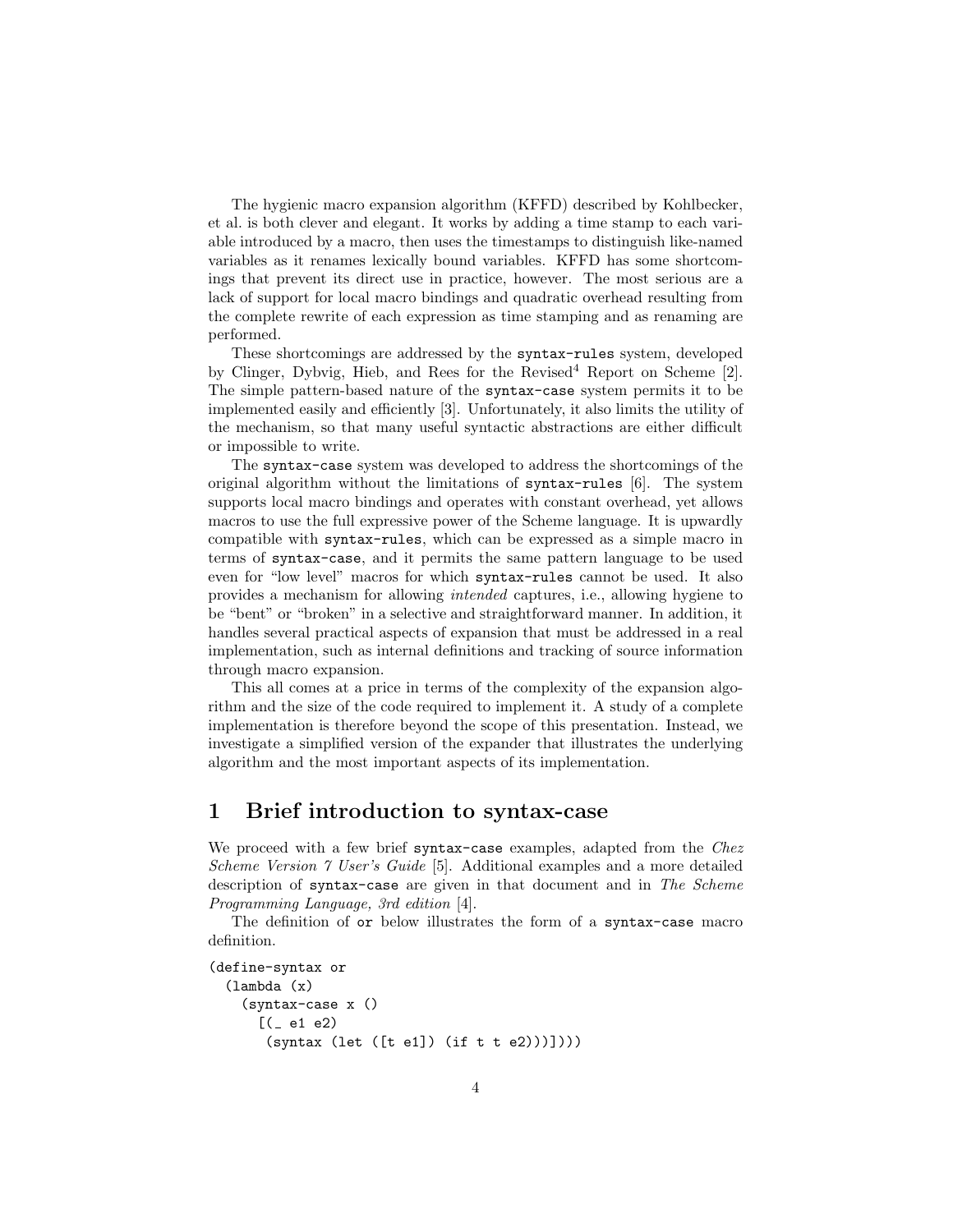The define-syntax form creates a keyword binding, associating a keyword (in this case, or), with a transformation procedure, or transformer, obtained by evaluating, at expansion time, the lambda expression on the right-hand side of the define-syntax form. The syntax-case form is used to parse the input, and the syntax form is used to construct the output via straightforward pattern matching. The pattern  $($  e1 e2) specifies the shape of the input, with the underscore  $\left(\frac{1}{2}\right)$  used to mark where the keyword or appears and the pattern variables e1 and e2 bound to the first and second subforms. The template (let ([t e1]) (if t t e2)) specifies the output, with e1 and e2 inserted from the input.

The form (syntax template) can be abbreviated  $\#$ 'template, so the definition above can be rewritten as follows.

```
(define-syntax or
  (lambda (x)
   (syntax-case x ()
      [(-e1 e2) # ' (let ([t e1]) (if t e2)) ] ))
```
Macros can also be bound within a single expression via letrec-syntax.

```
(letrec-syntax ([or (lambda (x)
                      (syntax-case x ()
                        [(= e1 e2)
                         #'(let ([t e1]) (if t t e2))]))])
  (or a b))
```
Macros can be recursive, i.e., expand into occurrences of themselves, as illustrated by the following version of or that handles an arbitrary number of subforms. Multiple syntax-case clauses are required to handle the two base cases and the recursion case.

```
(define-syntax or
  (lambda (x)
    (syntax-case x ()
      [() #'#f]
      [(-e) #'e]
      [(-e1 e2 e3 ...)]#'(let ([t e1]) (if t t (or e2 e3 . . .)))])))
```
An input or output form followed by an ellipsis in the syntax-case pattern language matches or produces zero or more forms.

Hygiene is ensured for the definitions of or above so that the introduced binding for t and the introduced references to let, if, and even or are scoped properly. If we want to bend or break hygiene, we do so with the procedure datum->syntax, which produces a syntax object from an arbitrary s-expression. The identifiers within the s-expression are treated as if they appeared in the original source where the first argument, the template identifier, appeared.

We can use this fact to create a simple method syntax that implicitly binds the name this to the first (object) argument.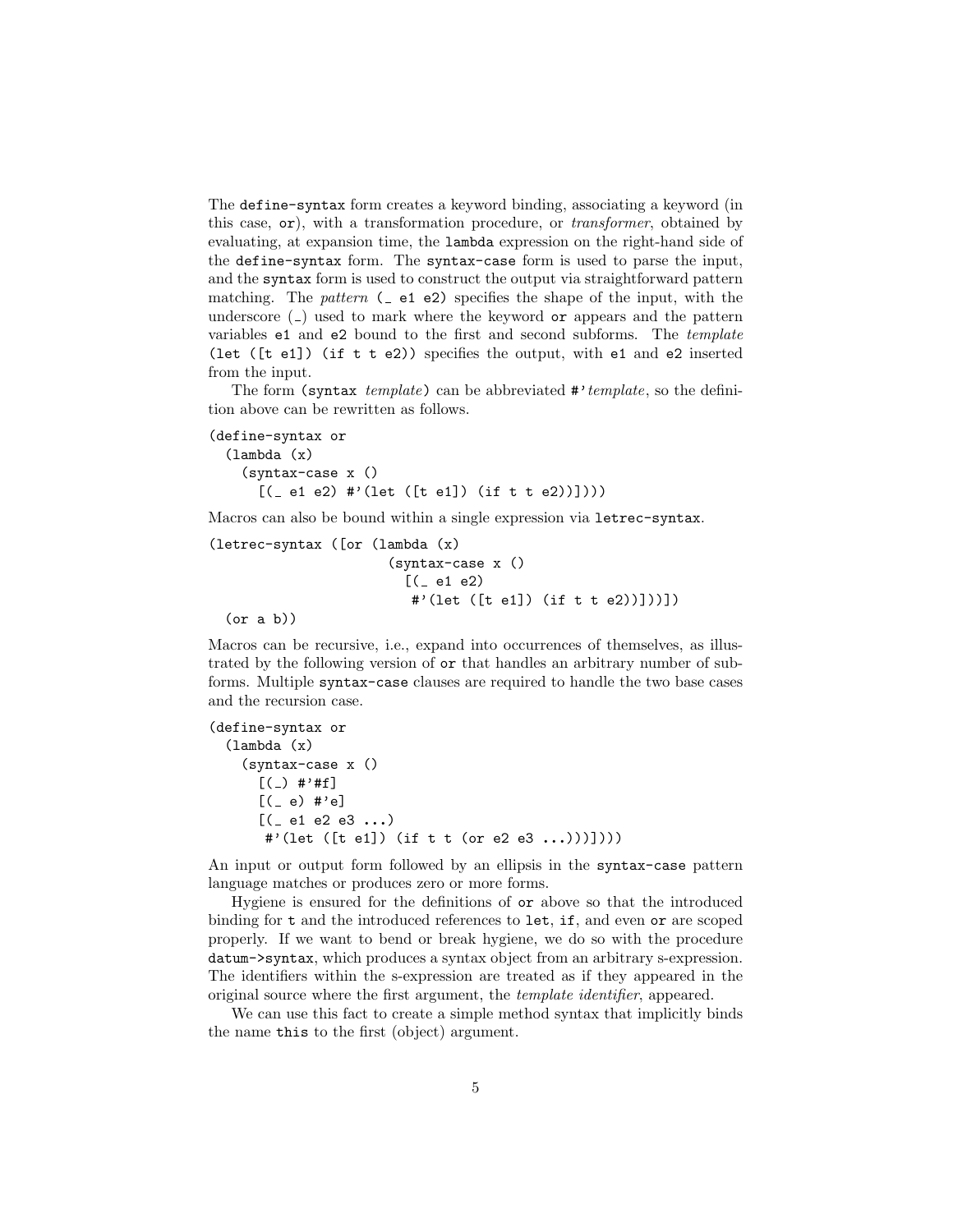```
(define-syntax method
  (lambda (x)
    (syntax-case x ()
      [(k (x ...) e1 e2 ...)(with-syntax ([this (datum->syntax #'k 'this)])
         \#'(lambda (this x ...) e1 e2 ...))])))
```
By using the keyword k, extracted from the input, as the template variable, the variable this is treated as if it were present in the method form, so that:

```
(method (a) (f this a))
```
is treated as the equivalent of

```
(lambda (this a) (f this a))
```
with no renaming to prevent the introduced binding of this from capturing the source-code reference.

The with-syntax form used in the definition of method creates local patternvariable bindings. It is a simple macro written in terms of syntax-case.

```
(define-syntax with-syntax
 (lambda (x)
   (syntax-case x ()
     [(- (p e0) ... ) e1 e2 ...]#'(syntax-case (list e0 . . .) ()
          [(p ...)(begin e1 e2 ...)]
```
The datum->syntax procedure can be used for arbitrary s-expressions, as illustrated by the following definition of include.

```
(define-syntax include
  (lambda (x)
    (define read-file
      (lambda (fn k)
        (let ([p (open-input-file fn)])
          (let f ([x (read p)])
            (if (eof-object? x)
                (begin (close-input-port p) '())
                (cons (datum->syntax k x) (f (read p)))))))(syntax-case x ()
      [(k filename)
       (let ([fn (syntax->datum #'filename)])
         (with-syntax ([(e \dots) (read-file fn \#'k)])
           #'(begin e . . .)))])))
```
The form (include "filename") has the effect of treating the forms within the named file as if they were present in the source code in place of the include form. In addition to using datum->syntax, include also uses its inverse operator, syntax->datum, to convert the filename subform into a string it can pass to open-input-file.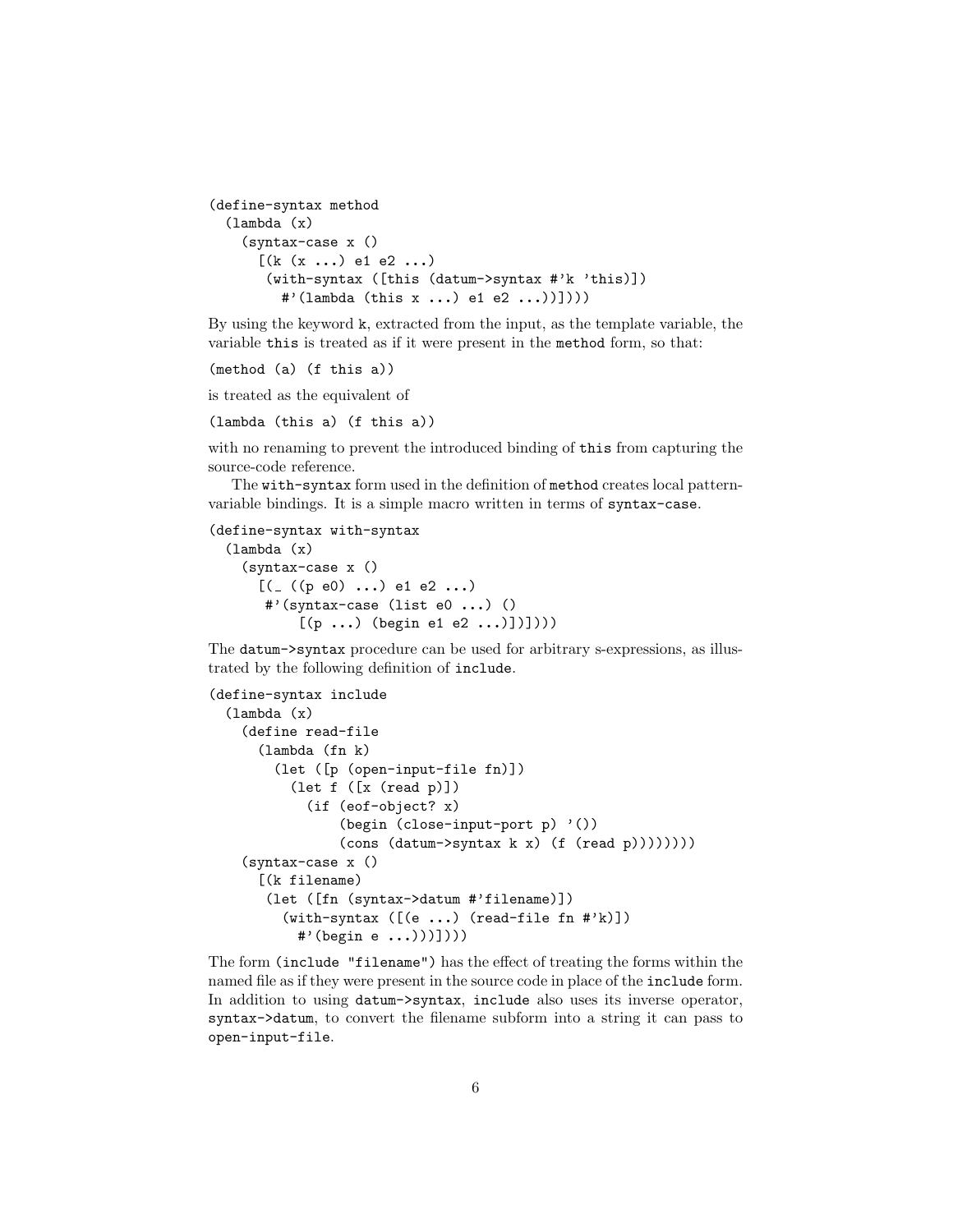#### 2 Algorithm overview

The syntax-case expansion algorithm is essentially a lazy variant of the KFFD algorithm that operates on an abstract representation of the input expression rather than on the traditional s-expression representation. The abstract representation encapsulates both a representation of an input form and a wrap that enables the algorithm to determine the scope of all identifiers within the form. The wrap consists of marks and substitutions. Marks are like KFFD timestamps and are added to the portions of a macro's output that are introduced by the macro. Substitutions map identifiers to bindings with the help of a compile-time environment. Substitutions are created whenever a binding form, like lambda, is encountered, and they are added to the wraps of the syntax objects representing the forms within the scope of the binding form's bindings. A substitution applies to an identifier only if the identifier has the same name and marks as the substituted identifier.

Expansion operates in a recursive, top-down fashion. As the expander encounters a macro call, it invokes the associated transformer on the form, marking it first with a fresh mark, then marking it again with the same mark. Like marks cancel, so only the introduced portions of the macro's output, i.e., those portions not simply copied from the input to the output, remain marked. When a core form is encountered, a core form in the output language of the expander (in our case, the traditional s-expression representation) is produced, with any subforms recursively expanded as necessary. Variable references are replaced by generated names via the substitution mechanism.

#### 3 Representations

The most important aspect of the syntax-case mechanism it its abstract representation of program source code as syntax objects. As described above, a syntax object encapsulates not only a representation of the program source code but also a wrap that provides sufficient information about the identifiers contained within the code to implement hygiene.

#### (define-record syntax-object (expr wrap))

The define-record form creates a new type of value with the specified name (in this case, syntax-object) and fields (in this case, expr and wrap), along with a set of procedures to manipulate it, in this case make-syntax-object, which returns a new syntax object with the expr and wrap fields initialized to the values of its arguments, syntax-object?, which returns true iff its argument is a syntax object, syntax-object-expr, which returns the value of the expr field of a syntax-objects, and syntax-object-wrap, which return the value of the wrap field of a syntax object.

A complete implementation of syntax-case might also include, within each syntax object, source information to be tracked through the expansion process.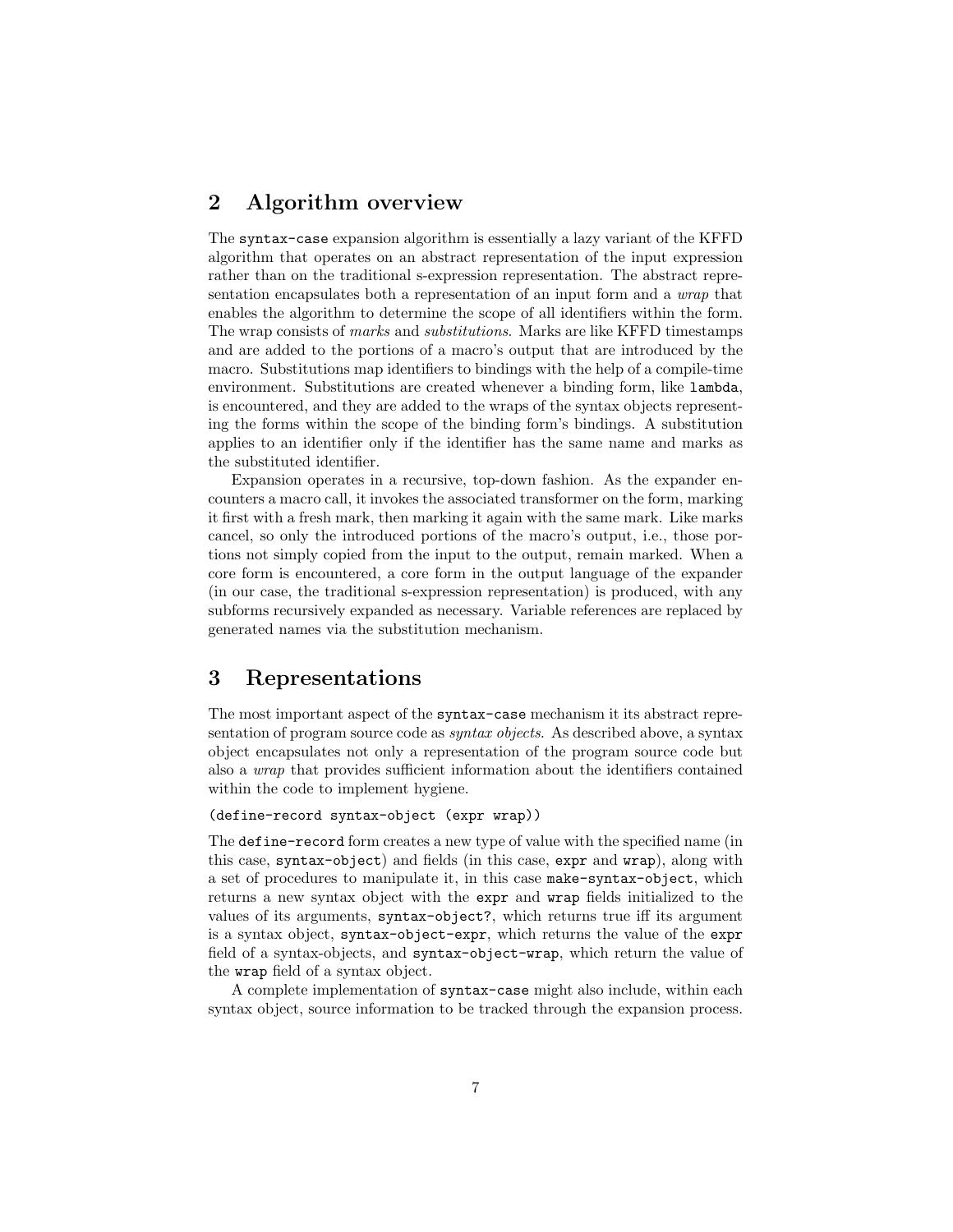Each wrap consists of a list of marks and *substitutions*. Marks are distinguished by their object identity and do not require any fields.

(define-record mark ())

A substitution maps a symbolic name and list of marks to a label.

```
(define-record subst (sym mark* label))
```
Labels, like marks, are distinguished by their identity require no fields.

(define-record label ())

The expand-time environment maintained by the expander maps labels to bindings. The environment is structured as a traditional association list, i.e., a list of pairs, each car of which contains a label and each cdr of which contains a binding. Bindings consist of a type (represented as a symbol) and a value.

```
(define-record binding (type value))
```
The type identifies the nature of the binding, e.g., macro for keyword bindings and lexical for lexical variable bindings. The value is any additional information required to specify the binding, such as the transformation procedure when the binding is a keyword binding.

### 4 Producing expander output

The expander's output is a simple s-expression in the core language and is thus constructed for the most part using Scheme's quasiquote syntax for creating list structure. For example, a lambda expression can be created with formal parameter var and body body as follows:

 $'$ (lambda (, var),  $body$ )

The expander does need to create fresh names, however, and does so via the gen-var helper, which makes use of the Scheme primitives for converting strings to symbols and visa versa, along with a local sequence counter.

```
(define gen-var
  (let ([n 0])
    (lambda (id)
      (set! n (+ n 1))(let ([name (syntax-object-expr id)])
        (string->symbol (format "˜s.˜s" name n))))))
```
### 5 Stripping syntax objects

Whenever a quote form is encountered in the input, the expander must return a representation of the constant contents appearing within the quote form. To do this, it must strip away any embedded syntax objects and wraps, using the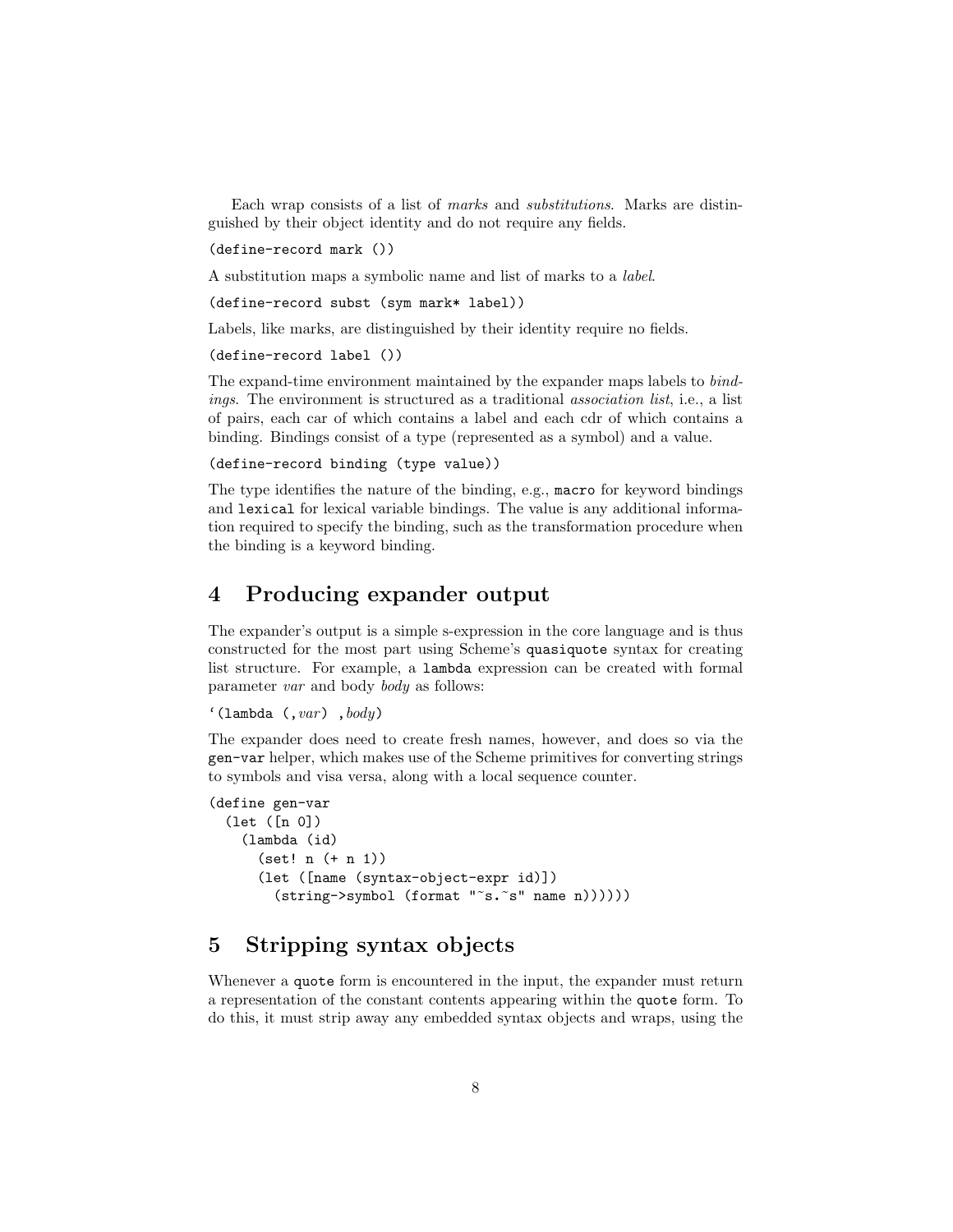strip procedure, which traverses the syntax-object and list structure of its input and recreates an s-expression representation of its input.

```
(define strip
  (lambda (x)
    (cond
      [(syntax-object? x)
       (if (top-marked? (syntax-object-wrap x))
           (syntax-object-expr x)
           (strip (syntax-object-expr x)))]
      [(pair? x)](let ([a (strip (car x))] [d (strip (cdr x))])
         (if (and (eq? a (car x)) (eq? d (cdr x)))
             x
             (cons a d)))]
      [else x]))
```
Traversal terminates along any branch of the input expression when something other than a syntax object or pair is found, i.e., when a symbol or immediate value is found. It also terminates when a syntax object is found to be "top marked," i.e., it's wrap contains a unique top mark.

```
(define top-mark (make-mark))
```

```
(define top-marked?
  (lambda (wrap)
    (and (not (null? wrap))
         (or (eq? (car wrap) top-mark)
             (top-marked? (cdr wrap))))))
```
When the expander creates a syntax object representing the original input, it uses a wrap that contains the top mark at its base, specifically to allow the stripping code detect when it has reached the syntax-object base and need not traverse the object further. This feature prevents the expander from traversing constants unnecessarily so that it can easily preserve shared and cyclic structure and handle quoted syntax objects in the input.

### 6 Syntax errors

The expander reports syntax errors via syntax-error, which is defined below.

```
(define syntax-error
  (lambda (object message)
    (error #f "˜a ˜s" message (strip object))))
```
If the implementation attaches source information to syntax objects, this source information can be used to construct an error message that incorporates the source line and character position.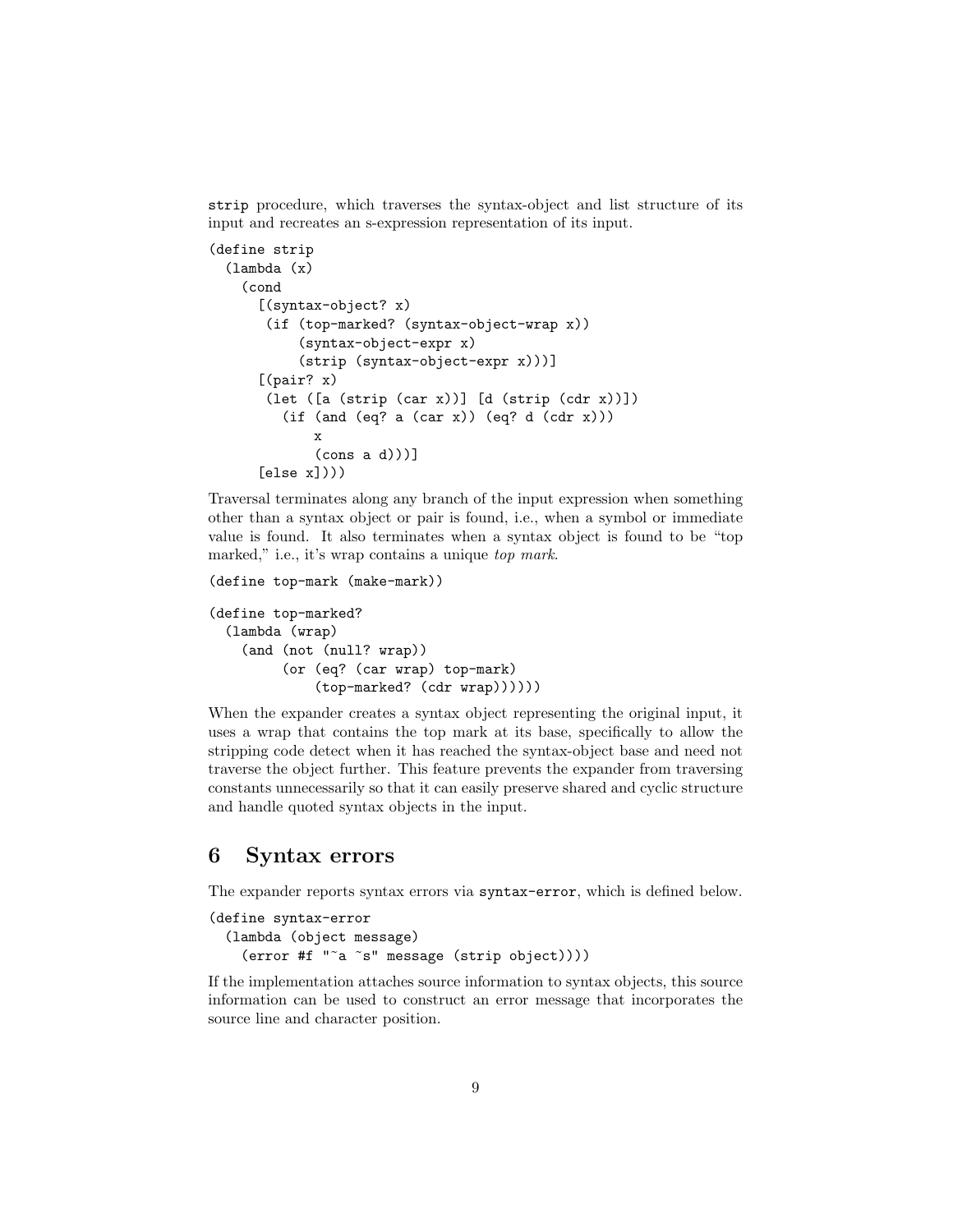#### 7 Structural predicates

The nonatomic structure of a syntax object is always determined with the patterns of a syntax-case form. The predicate identifier? determines whether a syntax object represents an identifier.

```
(define identifier?
  (lambda (x)
    (and (syntax-object? x)
         (symbol? (syntax-object-expr x)))))
```
Similarly, the predicate self-evaluating? is used, after stripping a syntax object, to determine if it represents a constant.

```
(define self-evaluating?
  (lambda (x)
    (or (boolean? x) (number? x) (string? x) (char? x))))
```
### 8 Creating wraps

A mark or substitution is added to a syntax object by extending the wrap.

```
(define add-mark
  (lambda (mark x)
    (extend-wrap (list mark) x)))
(define add-subst
  (lambda (id label x)
    (extend-wrap
      (list (make-subst
              (syntax-object-expr id)
              (wrap-marks (syntax-object-wrap id))
              label))
     x)))
```
If the syntax object is only partially wrapped, the wrap is extended simply by creating a syntax object encapsulating the partially wrapped structure. Otherwise, the syntax object is rebuilt with the new wrap joined to the old wrap.

```
(define extend-wrap
  (lambda (wrap x)
    (if (syntax-object? x)
        (make-syntax-object
          (syntax-object-expr x)
          (join-wraps wrap (syntax-object-wrap x)))
        (make-syntax-object x wrap))))
```
Joining two wraps is almost as simple as appending the lists of marks. The only complication is that two like marks must cancel when they meet, to support the anti marking of the input and subsequent marking of the output (Section 11).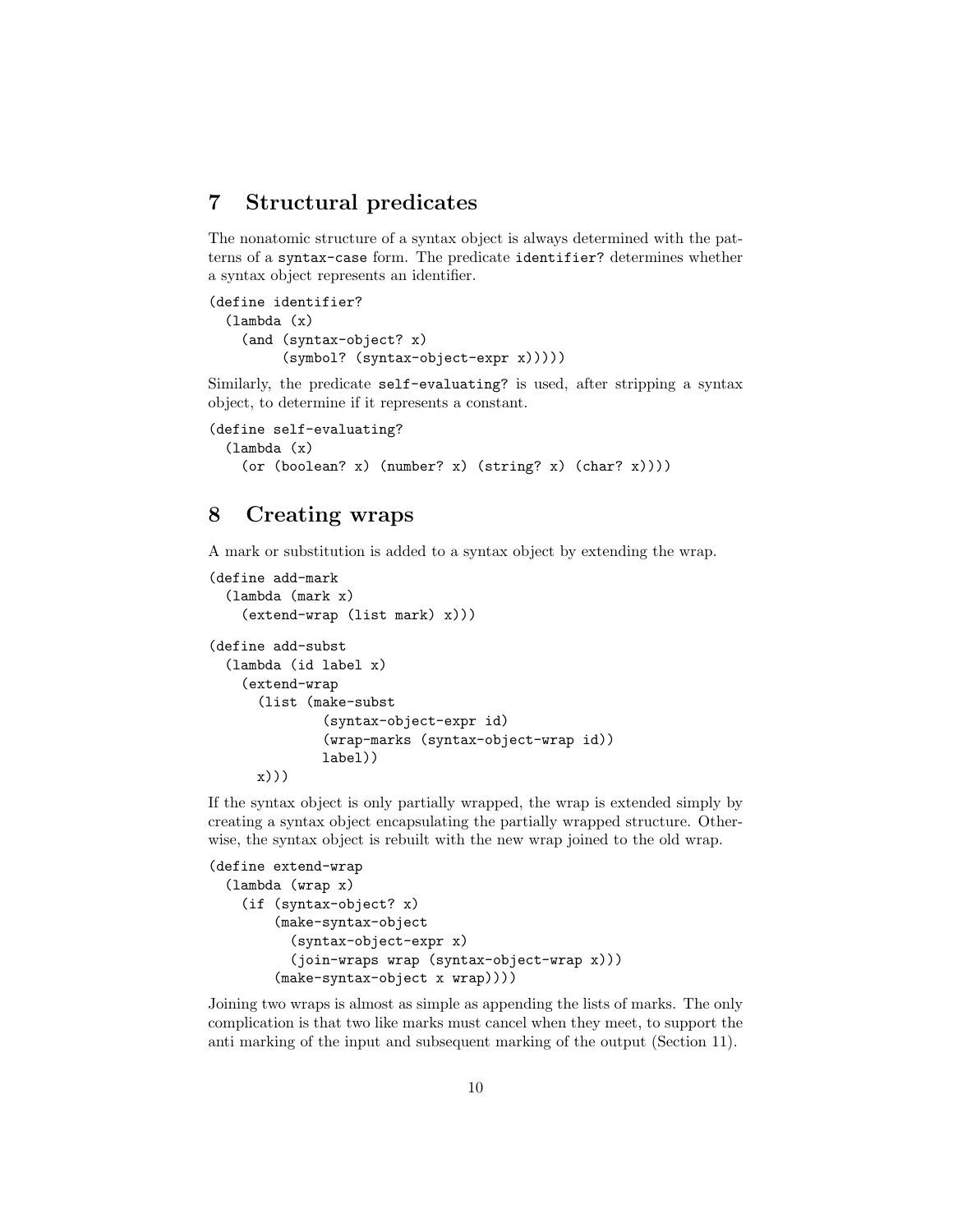```
(define join-wraps
  (lambda (wrap1 wrap2)
    (cond
      [(null? wrap1) wrap2]
      [(null? wrap2) wrap1]
      [else
       (let f ([w (car wrap1)] [w* (cdr wrap1)])
         (if (null? w*)(if (and (mark? w) (eq? (car wrap2) w))
                 (cdr wrap2)
                 (cons w wrap2))
             (cons w (f (car w*) (cdr w*)))))))
```
#### 9 Manipulating environments

Environments map labels to bindings and are represented as association lists. Extending an environment therefore involves adding to the environment a pair associating a label with a binding.

```
(define extend-env
  (lambda (label binding env)
    (cons (cons label binding) env)))
```
### 10 Identifier resolution

Determining the binding associated with an identifier is a two step process. The first step is to determine the label associated with the identifier in the identifier's wrap, and the second is look the label up in the current environment.

```
(define id-binding
  (lambda (id r)
    (label-binding id (id-label id) r)))
```
The marks and substitutions that appear in an identifier's wrap determine the associated label, if any. Substitutions map names and lists of marks to labels. Any substitution whose name is not the name of the identifier is ignored, as is any whose marks do not match. The names are symbols and are thus compared using the pointer equivalence operator, eq?.

The set of marks that are relevant are those that were layered onto the wrap before the substitution. Thus the set of marks to which a substitution's marks are compared changes as the search through the wrap proceeds. The starting set of marks is the entire set that appear in the wrap. Each time a mark is encountered during the search for a matching substitution in the wrap, the first mark in the list is removed.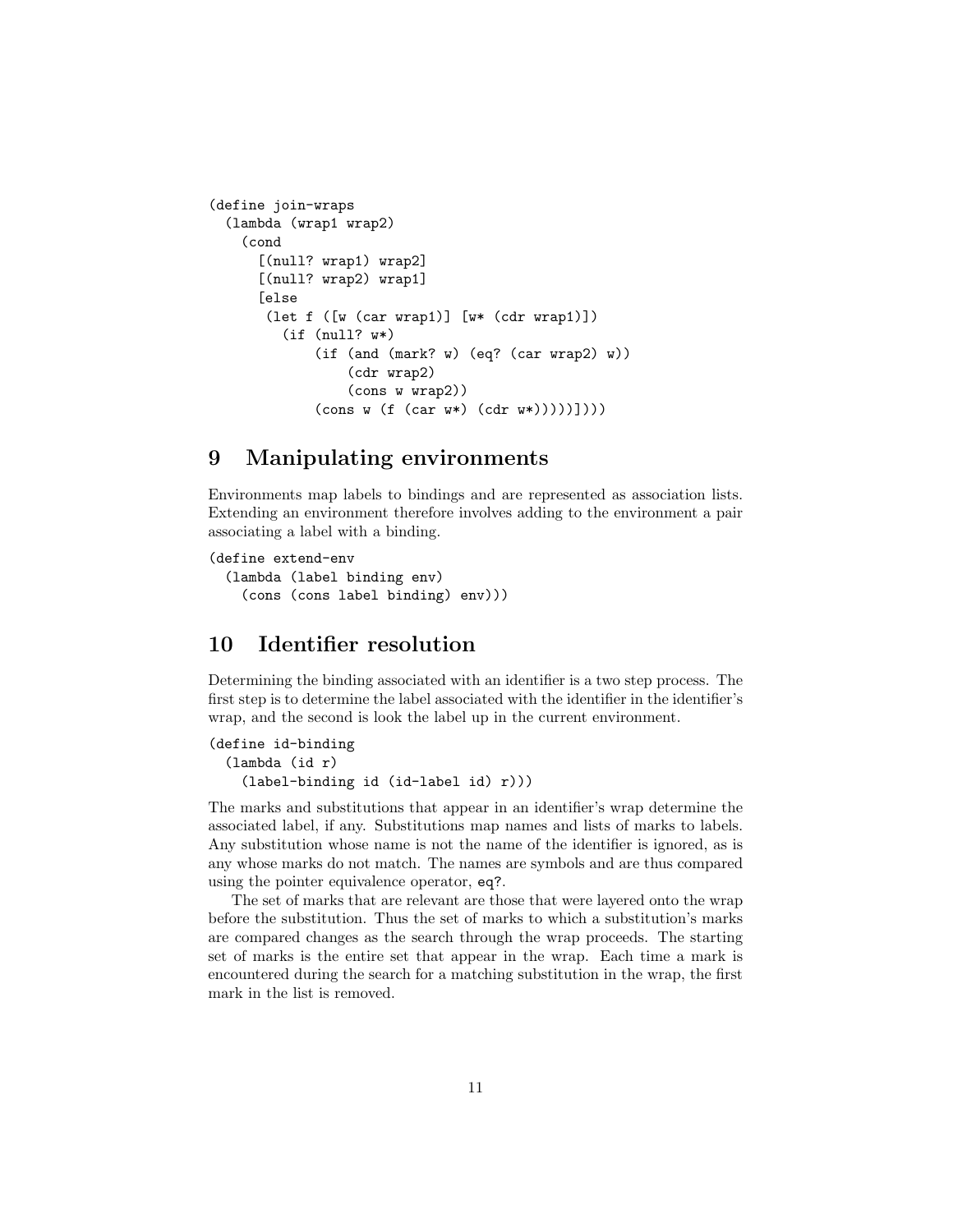```
(define id-label
  (lambda (id)
    (let ([sym (syntax-object-expr id)]
          [wrap (syntax-object-wrap id)])
      (let search ([wrap wrap] [mark* (wrap-marks wrap)])
        (if (null? wrap)
            (syntax-error id "undefined identifier")
            (let ([w0 (car wrap)])
              (if (mark? w0)
                  (search (cdr wrap) (cdr mark*))
                  (if (and (eq? (subst-sym w0) sym)
                           (same-marks? (subst-mark* w0) mark*))
                      (subst-label w0)
                      (search (cdr wrap) mark*))))))))
```
If no matching substitution exists in the wrap, the identifier is undefined and a syntax error is signaled. It would be possible instead to treat all such identifier references as global variable references.

The id-label procedure obtains the starting list of marks via wrap-marks and uses the same-marks? predicate to compare lists of marks.

```
(define wrap-marks
  (lambda (wrap)
    (if (null? wrap)
        '()
        (let ([w0 (car wrap)])
          (if (mark? w0)
              (cons w0 (wrap-marks (cdr wrap)))
              (wrap-marks (cdr wrap)))))))
(define same-marks?
 (lambda (m1* m2*)
    (if (null? m1*)(null? m2*)
        (and (not (null? m2*))
             (eq? (car m1*) (car m2*))
             (same-marks? (cdr m1*) (cdr m2*))))))
```
Once a label has been found, id-binding is used to find the associated binding, if any, using the assq procedure for performing association-list lookups. If an association is found, the binding in the cdr of the association is returned.

```
(define label-binding
  (lambda (id label r)
    (let ([a (assq label r)])
      (if a
          (cdr a)
          (syntax-error id "displaced lexical")))))
```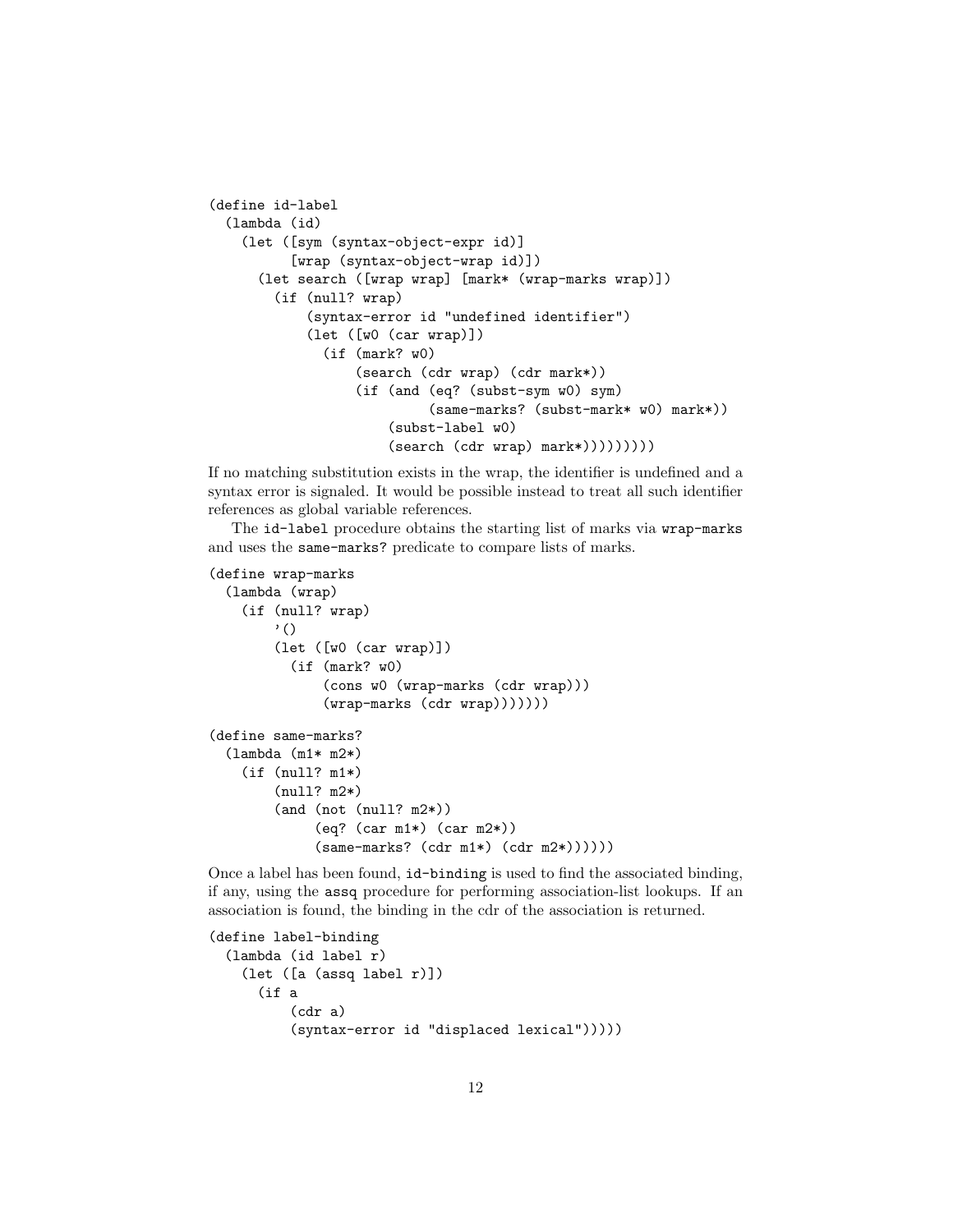If no binding is found, the identifier is a "displaced lexical." This occurs when a macro improperly inserts into its output a reference to an identifier that is not visible in the context of the macro output.

### 11 The expander

With the mechanisms for handling wraps and environments in place, the expander is straightforward. The expression expander, exp, handles macro calls, lexical variable references, applications, core forms, and constants. Macro calls come in two forms: singleton macro-keyword references and structured forms with a macro keyword in the first position. The exp procedure takes three arguments: a syntax object  $x$ , a run-time environment  $r$ , and a meta environment  $mr$ . The run-time environment is used to process ordinary expressions whose code will appear in the expander's output, while the meta environment is used to process transformer expressions, e.g., on the right-hand sides of letrec-syntax bindings, which are evaluated and used at expansion time. The difference between the run-time and meta environments is that the meta environment does not contain lexical variable bindings, since these bindings are not available when the transformer is evaluated and used.

```
(define exp
  (lambda (x r mr)
    (syntax-case x ()
      \intid
       (identifier? #'id)
       (let ([b (id-binding #'id r)])
         (case (binding-type b)
           [(macro) (exp (exp-macro (binding-value b) x) r mr)]
           [(lexical) (binding-value b)]
           [else (syntax-error x "invalid syntax")]))]
      [(e0 e1 ...)](identifier? #'e0)
       (let ([b (id-binding #'e0 r)])
         (case (binding-type b)
           [(macro) (exp (exp-macro (binding-value b) x) r mr)]
           [(lexical)
            '(,(binding-value b) ,@(exp-exprs #'(e1 ...) r mr))]
           [(core) (exp-core (binding-value b) x r mr)]
           [else (syntax-error x "invalid syntax")]))]
      [(e0 e1 \ldots)
       '(,(exp #'e0 r mr), @(exp-exprs #'(e1 ...) r mr))]
      \mathsf{L}_{-}(let ([d (strip x)])
         (if (self-evaluating? d)
             d
             (syntax-error x "invalid syntax")))])))
```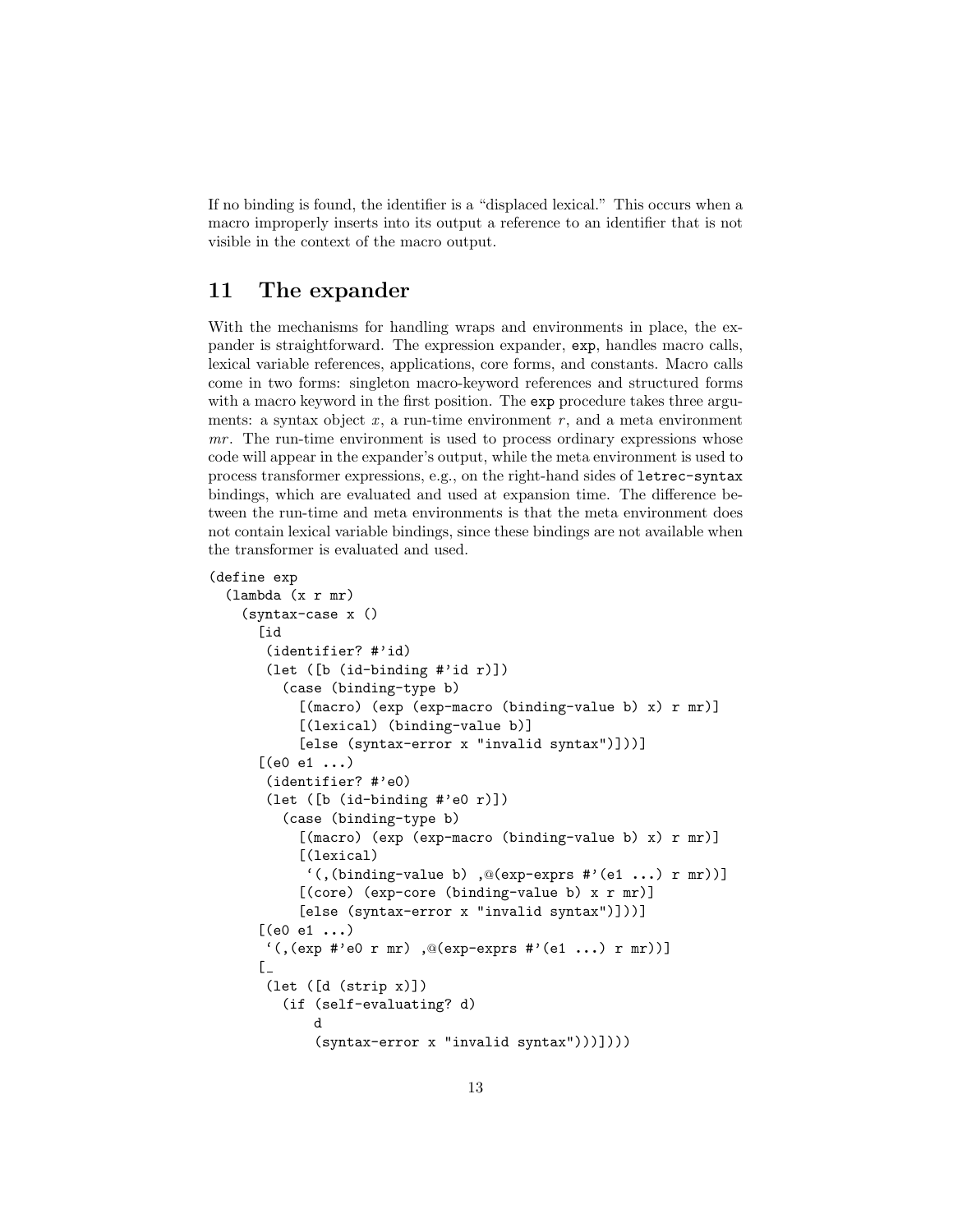Macro calls are handled by exp-macro (below), then re-expanded. Lexical variable references are rewritten into the binding value, which is a generated variable name. Applications are rewritten into lists as in the traditional s-expression syntax for Lisp and Scheme, with the subforms expanded recursively. Core forms are handled by exp-core (below); any recursion back to the expression expander is performed explicitly by the core transformer. A constant is rewritten into the constant value, stripped of its syntax wrapper.

The expander uses syntax-case and syntax (in its abbreviated form, i.e., #'template) to parse and refer to the input or portions thereof. Since the expander is also charged with implementing syntax-case, this seems like a paradox of sorts, but in fact is handled by bootstrapping one version of the expander using a previous version. The expander would be much more tedious to write if syntax-case and syntax were not used.

The exp-macro procedure applies the transformation procedure (the value part of the macro binding) and applies it to the entire macro form, which can either be a single macro keyword or a structured expression with the macro keyword at its head. The exp-macro procedure first adds a fresh mark to the wrap of the input form, then applies the same mark to the wrap of the output form. The first mark serves as an anti-mark that cancels out the second mark, so the net effect is that the mark adheres only to the portions of the output that were introduced by the transformer, thus uniquely identifying the portions of the code introduced at this transcription step.

```
(define exp-macro
  (lambda (p x)
    (let ([m (make-mark)])
      (\text{add-max m} (p (\text{add-max m} x))))))
```
The exp-core procedure simply applies the given core transformer (the value part of the core binding) to the input form.

```
(define exp-core
  (lambda (p x r mr)
    (p x r mr)))
```
The exp-exprs procedure used to process application subforms simply maps the expander over the forms.

```
(define exp-exprs
  (lambda (x* r mr)
     (\text{map } (\text{lambda } (x) (\text{exp } x \text{ r m}))) x*)
```
### 12 Core transformers

Transformers for several representative core forms (quote, if, lambda, let, and letrec-syntax) are described here. Adding transformers for other core forms, like letrec and let-syntax, is straightforward.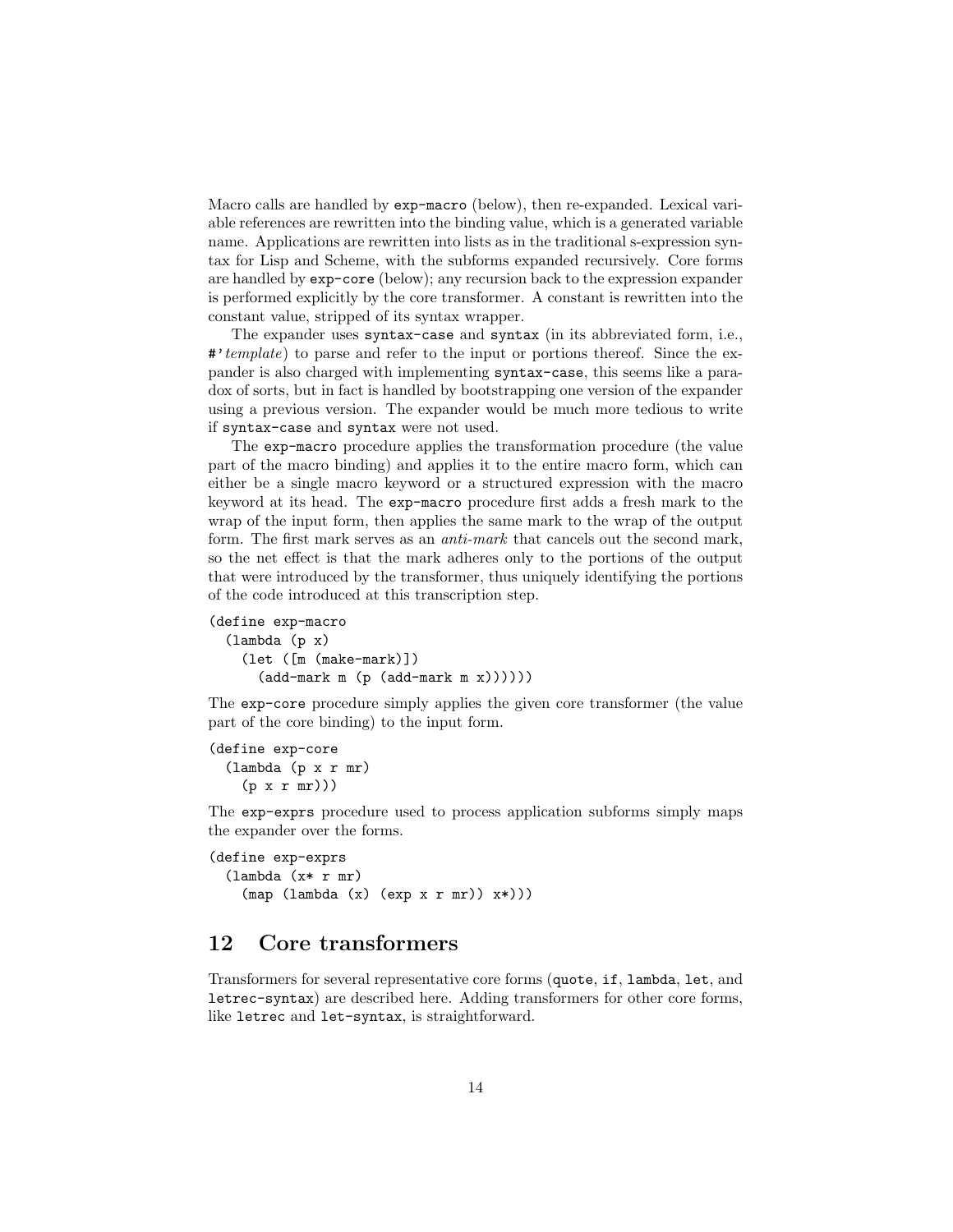The exp-quote procedure produces an s-expression representing a quote form, with the data value stripped of its syntax wrap.

```
(define exp-quote
  (lambda (x r mr)
    (syntax-case x ()
      [(-d) '(quote, (strip #'d))])))
```
The exp-if procedure produces an s-expression representation of an if form, with the subforms recursively expanded.

```
(define exp-if
  (lambda (x r mr)
    (syntax-case x ()
      [(= e1 e2 e3)
       '(if, (exp # 'el r mr),(exp #'e2 r mr)
            ,(exp #'e3 r mr))])))
```
The exp-lambda procedure handles lambda expressions with only a single formal parameter and only a single body expression. Extending it to handle multiple parameters is straightforward. It is less straightforward to handle arbitrary lambda bodies, including internal definitions, but support for internal definitions is beyond the scope of this presentation.

When the s-expression representation of a lambda expression is produced, a generated variable name is created for the formal parameter. A substitution mapping the identifier to a fresh label is added to the wrap on the body, and the environment is extended with an association from the label to a lexical binding whose value is the generated variable, during the recursive processing of the body.

```
(define exp-lambda
  (lambda (x r mr)
    (syntax-case x ()
      [((var) body)
       (let ([label (make-label)] [new-var (gen-var #'var)])
         '(lambda (,new-var)
            ,(exp (add-subst #'var label #'body)
                  (extend-env label
                    (make-binding 'lexical new-var)
                    r)
                  mr)))])))
```
The meta environment is not extended, since the meta environment should not include lexical variable bindings.

The exp-let procedure that transforms single-binding let forms is similar to the transformer for lambda, but slightly more involved.

```
(define exp-let
  (lambda (x r mr)
```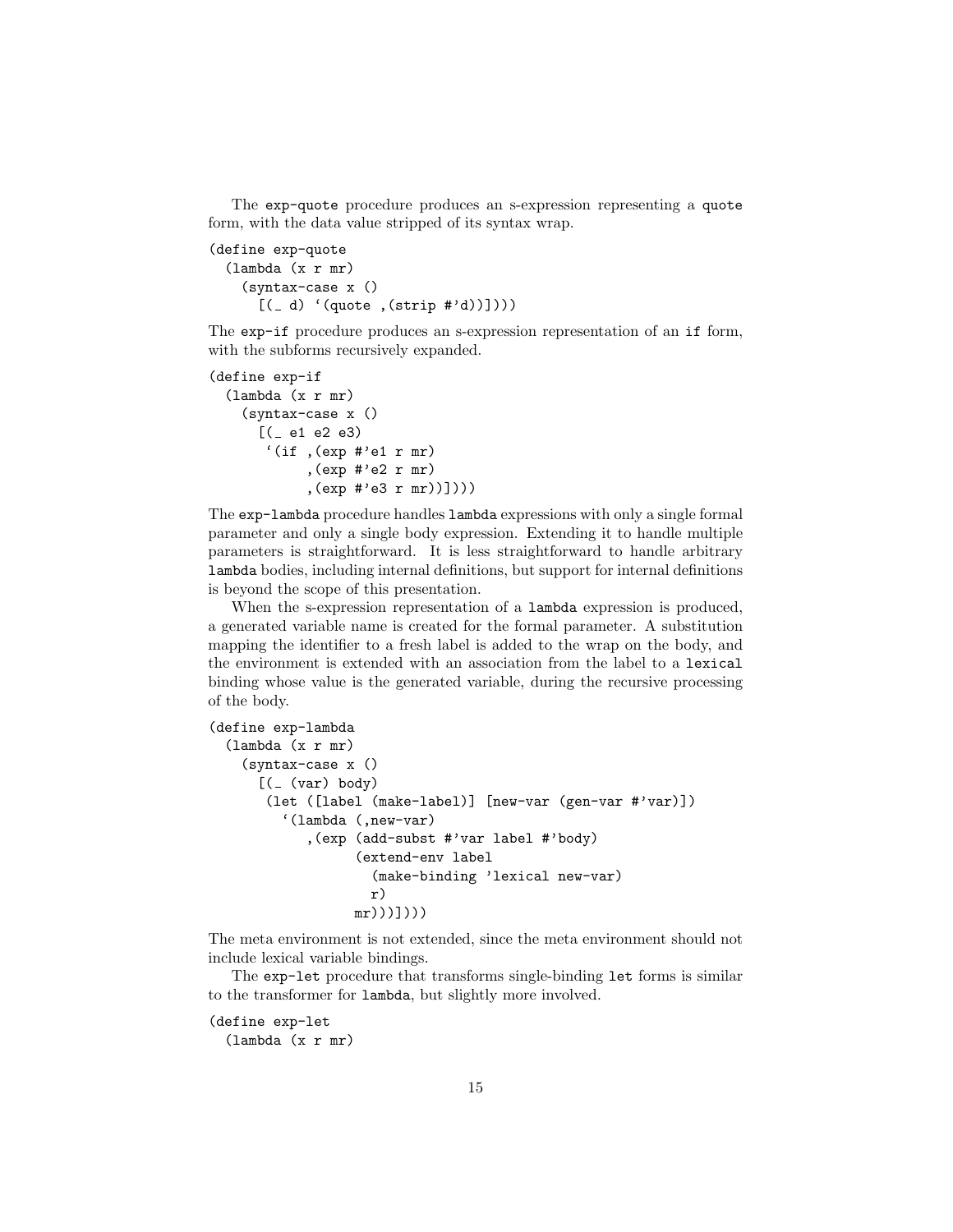```
(syntax-case x ()
 [([ ([var expr]) body)
   (let ([label (make-label)] [new-var (gen-var #'var)])
     '(let ([,new-var ,(exp #'expr r mr)])
        ,(exp (add-subst #'var label #'body)
              (extend-env label
                (make-binding 'lexical new-var)
                r)
              mr)))])))
```
The body is in the scope of the binding created by let, so it is expanded with the extended wrap and environment. The right-hand-side expression, expr, is not within the scope, so it is expanded with the original wrap and environment.

The exp-letrec-syntax procedure handles single-binding letrec-syntax forms. As with lambda and let, a substitution mapping the bound identifier, in this case a keyword rather than a variable, to a fresh label is added to the wrap on the body, and an association from the label to a binding is added to the environment while the body is recursively processed. The binding is a macro binding rather than a lexical binding, and the binding value is the result of recursively expanding and evaluating the right-hand-side expression of the letrec-syntax form. In contrast with let, the right-hand-side expression is also wrapped with a substitution from the keyword to the label and expanded with the extended environment; this allows the macro to be recursive. This would not be done if the form were a let-syntax form instead of a letrec-syntax form. The output produced by expanding a letrec-syntax form consists only of the output of the call to the expander on the body of the form.

```
(define exp-letrec-syntax
  (lambda (x r mr)
    (syntax-case x ()
      [(( ((kwd expr)) body)
       (let ([label (make-label)])
         (let ([b (make-binding 'macro
                    (eval (exp (add-subst #'kwd label #'expr)
                            mr(mr))])
           (exp (add-subst #'kwd label #'body)
                (extend-env label b r)
                (extend-env label b mr))))])))
```
Both the run-time and meta environments are extended in this case, since transformers are available both in run-time and transformer code.

## 13 Parsing and constructing syntax objects

Macros are written in a pattern-matching style using syntax-case to match and take apart the input and syntax to reconstruct the output. Implementation of the pattern matching and reconstruction is outside the scope of this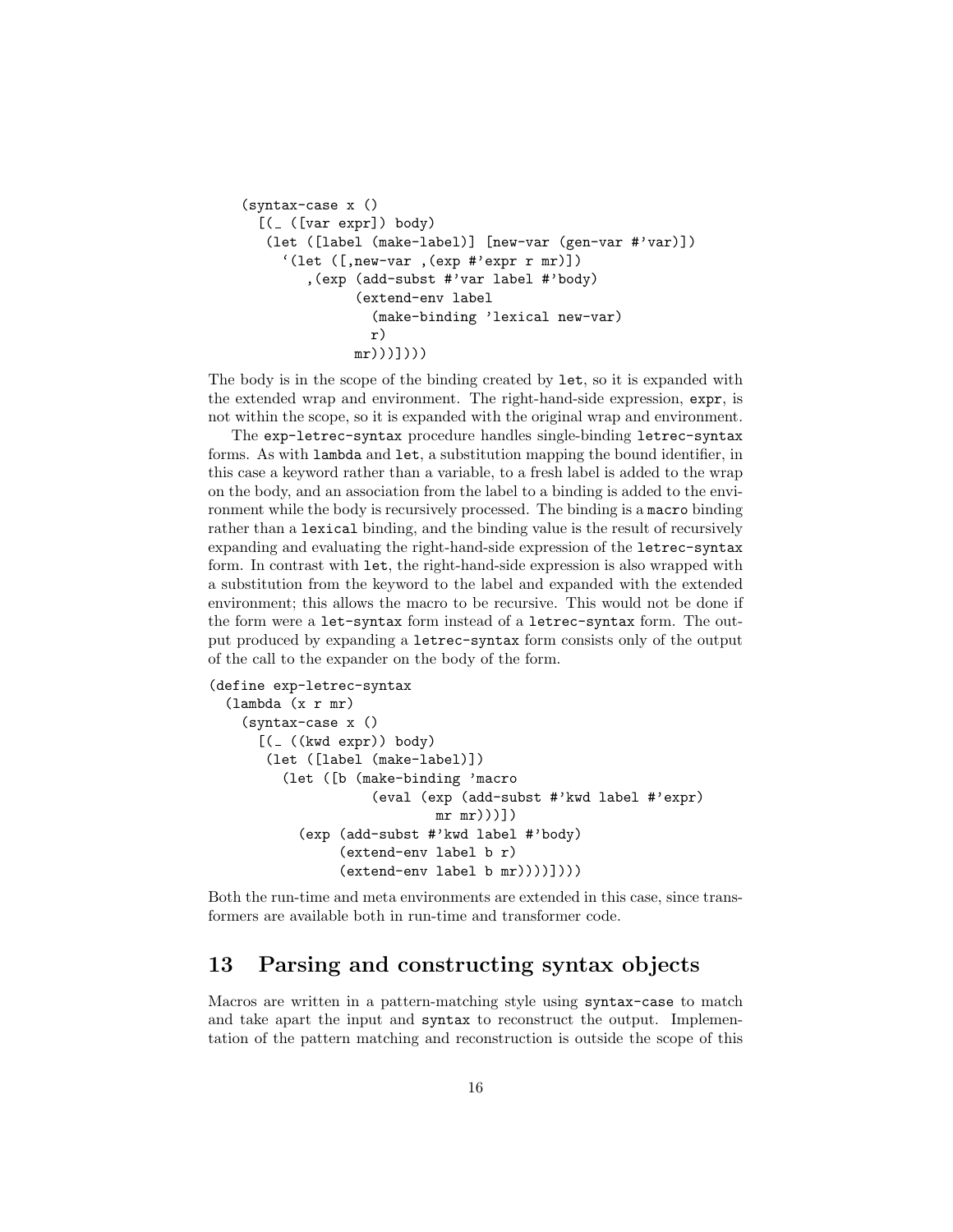presentation, but the following low-level operators can be used as the basis for the implementation. The syntax-case form can be built from the following set of three operators that treat syntax objects as abstract s-expressions.

```
(define syntax-pair?
  (lambda (x)
    (pair? (syntax-object-expr x))))
(define syntax-car
  (lambda (x)
    (extend-wrap
      (syntax-object-wrap x)
      (car (syntax-object-expr x)))))
(define syntax-cdr
  (lambda (x)
    (extend-wrap
      (syntax-object-wrap x)
      (cdr (syntax-object-expr x)))))
```
The definitions of syntax-car and syntax-cdr employ the extend-wrap helper defined in Section 8 to push the wrap on the pair onto the car and cdr.

Similarly, syntax can be built from the following more basic version of syntax that handles constant input but not pattern variables and ellipses.

(define exp-syntax (lambda (x r mr) (syntax-case x ()  $[(-t) '(quote , #'t)])))$ 

In essence, the simplified version of syntax is just like quote except that syntax does not strip the encapsulated value but rather leaves the syntax wrappers intact.

### 14 Comparing identifiers

Identifiers are compared based on their intended use. They can be compared as symbols by using the pointer equivalence operator, eq?, on the symbolic names of the identifiers. They can also be compared according to their intended use as free or bound identifiers in the output of a macro.

Two identifiers are equivalent by free-identifier=? if they would resolve to the same binding if introduced into the output of a macro outside of any binding introduced by the macro. This is accomplished by comparing the labels to which the identifiers resolve.

```
(define free-identifier=?
  (lambda (x y)
    (eq? (id-label x) (id-label y))))
```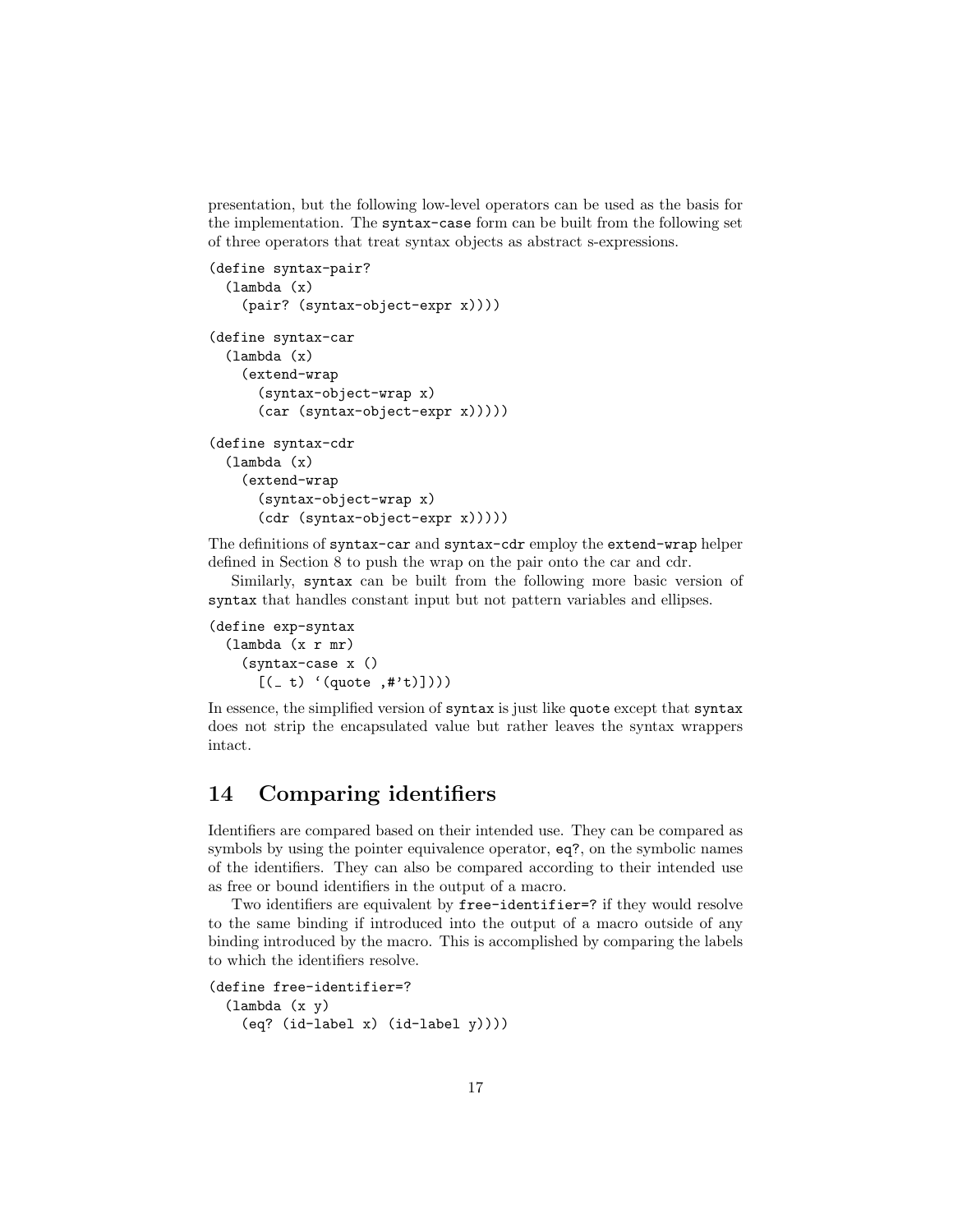The free-identifier=? predicate is often used to check for auxiliary keywords, like else in cond or case.

Two identifiers are equivalent by bound-identifier=? if a reference to one would be captured by a enclosing binding for another. This is accomplished by comparing the names and marks of the two identifiers.

(define bound-identifier=?

```
(lambda (x y)
  (and (eq? (syntax-object-expr x) (syntax-object-expr y))
       (same-marks?
         (wrap-marks (syntax-object-wrap x))
         (wrap-marks (syntax-object-wrap y))))))
```
The bound-identifier=? predicate is often used to check for duplicate identifier errors in a binding form, such as lambda or let.

#### 15 Conversions

The conversion from s-expression to syntax object performed by datum->syntax requires only that the wrap be transferred from the template identifier to the s-expression.

```
(define datum->syntax
  (lambda (template-id x)
    (make-syntax-object x (syntax-object-wrap template-id))))
```
The opposite conversion involves stripping the wrap away from a syntax object, so syntax->datum is just strip.

```
(define syntax->datum strip)
```
### 16 Starting expansion

All of the pieces are now in place to expand Scheme expressions containing macros into expressions in the core language. The main expander merely supplies an initial wrap and environment that include names and bindings for the core forms and primitives.

```
(define expand
  (lambda (x)
    (let-values ([(wrap env) (initial-wrap-and-env)])
      (exp (make-syntax-object x wrap) env env))))
```
The initial wrap consists of a set of substitutions mapping each predefined identifier to a fresh label, and the initial environment associates each of these labels with the corresponding binding.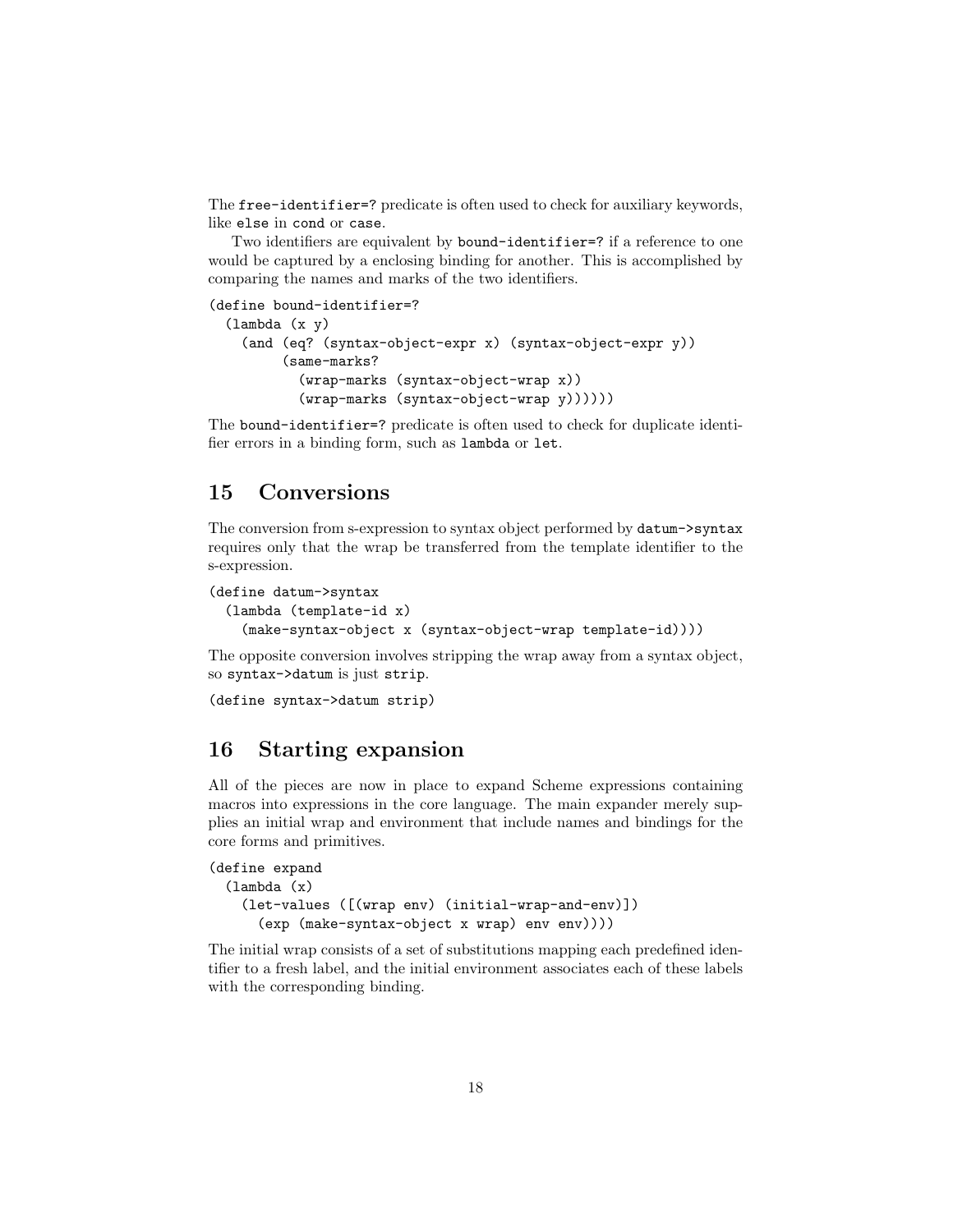```
(define initial-wrap-and-env
  (lambda ()
   (define id-binding*
      '((quote . ,(make-binding 'core exp-quote))
        (if . ,(make-binding 'core exp-if))
        (lambda . ,(make-binding 'core exp-lambda))
        (let . ,(make-binding 'core exp-let))
        (letrec-syntax . ,(make-binding 'core exp-letrec-syntax))
        (identifier? . ,(make-binding 'lexical 'identifier?))
        (free-identifier=? .
          ,(make-binding 'lexical 'free-identifier=?))
        (bound-identifier=? .
          ,(make-binding 'lexical 'bound-identifier=?))
        (datum->syntax . ,(make-binding 'lexical 'datum->syntax))
        (syntax->datum . ,(make-binding 'lexical 'syntax->datum))
        (syntax-error . ,(make-binding 'lexical 'syntax-error))
        (syntax-pair? . ,(make-binding 'lexical 'syntax-pair?))
        (syntax-car . ,(make-binding 'lexical 'syntax-car))
        (syntax-cdr . ,(make-binding 'lexical 'syntax-cdr))
        (syntax . ,(make-binding 'core exp-syntax))
        (list . ,(make-binding 'core 'list))))
    (let ([label* (map (lambda (x) (make-label)) id-binding*)])
      (values
        '(,@(map (lambda (sym label)
                   (make-subst sym (list top-mark) label))
                 (map car id-binding*)
                 label*)
          ,top-mark)
        (map cons label* (map cdr id-binding*))))))
```
In addition to the entries listed, the initial environment should also include bindings for the built-in syntactic forms we have not implemented, (e.g., letrec and let-syntax), as well as for all built-in Scheme procedures. It should also include a full version of syntax and, in place of syntax-pair?, syntax-car, and syntax-cdr, it should include syntax-case.

#### 17 Example

To illustrate the expansion algorithm, we can trace the expansion of the following example from the overview.

(let ([t #t]) (or #f t))

We assume that or has been defined to do the transformation given in the overview, using the equivalent of the following definition of or from Section 1.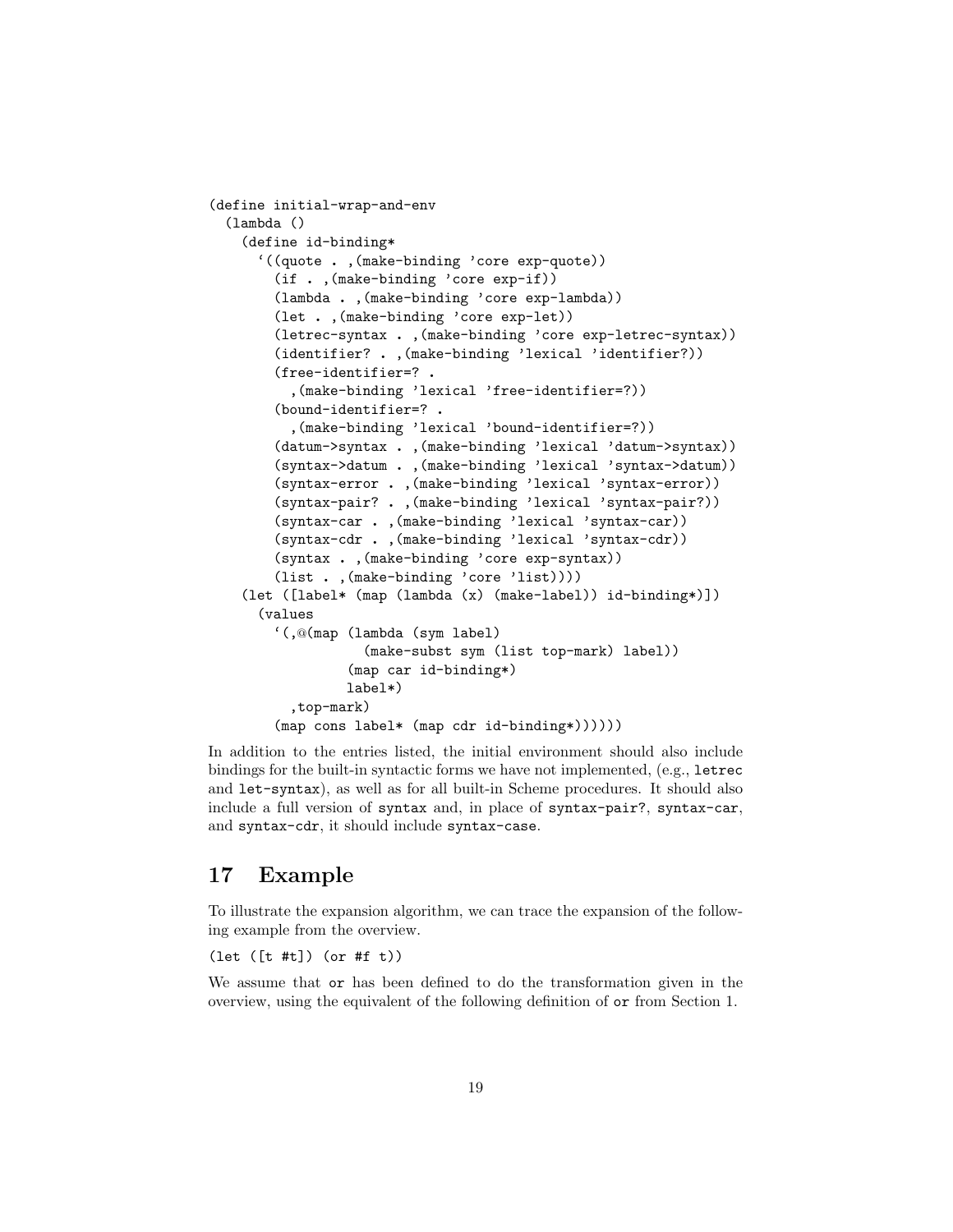```
(define-syntax or
  (lambda (x)
    (syntax-case x ()
      [(-e1 e2) #'(let ([t e1]) (if t t e2))])))
```
At the outset, the expander is presented with a syntax object whose expression is (let ([t #t]) (or #f t)) and wrap is empty, except for the contents of the initial wrap, which we suppress for brevity.

```
\langle(let ((t #t)) (or #f t))>
```
We identify syntax objects by enclosing the expression and wrap entries, if any, in angle brackets.

The expander is also presented with the initial environment, which we assume contains a binding for the macro or as well as for the core forms and built-in procedures. Again, we suppress these environment entries for brevity. We also suppress the meta environment, which plays no role here since we are not expanding any transformer expressions.

The expression above is recognized as a core form, because let is present in the initial wrap and environment. The transformer for let recursively expands the right-hand-side expression, #t, in the input environment, yielding #t. It also recursively expands the body with an extended wrap that maps t to a fresh label l1:

 $\langle$  (or #f t) [t  $\times$  ()  $\rightarrow$  11]>

Substitutions are shown with enclosing brackets, the name and list of marks separated by the symbol  $\times$ , and the label following a right arrow.

The environment is also extended to map the label to a binding of type lexical with fresh name t.1.

```
11 \rightarrow lexical(t.1)
```
The or form is recognized as a macro call, so the transformer for or is invoked, producing a new expression to be evaluated in the same environment. The input to the or transformer is marked with a fresh mark m2, and the same mark is added to the output, yielding:

```
<(<let> ((<t> #f))
      (\text{iff} \iff \text{iff} \iff \text{iff} \iff \text{if } \times \text{()} \to \text{11} \text{)}m2>
```
The differences between the syntax objects representing the introduced identifier t and the identifier t extracted from the input are crucial in determining how each is renamed when the expander reaches it as described below.

The #f appearing on the let right-hand side should technically be a syntax object with the same wraps as the occurrence of t extracted from the input, but the wrap is unimportant for constants so we treat it as if it were not wrapped for simplicity.

We have another core let expression. In the process of recognizing and parsing the let expression, the mark m2 is pushed onto the subforms: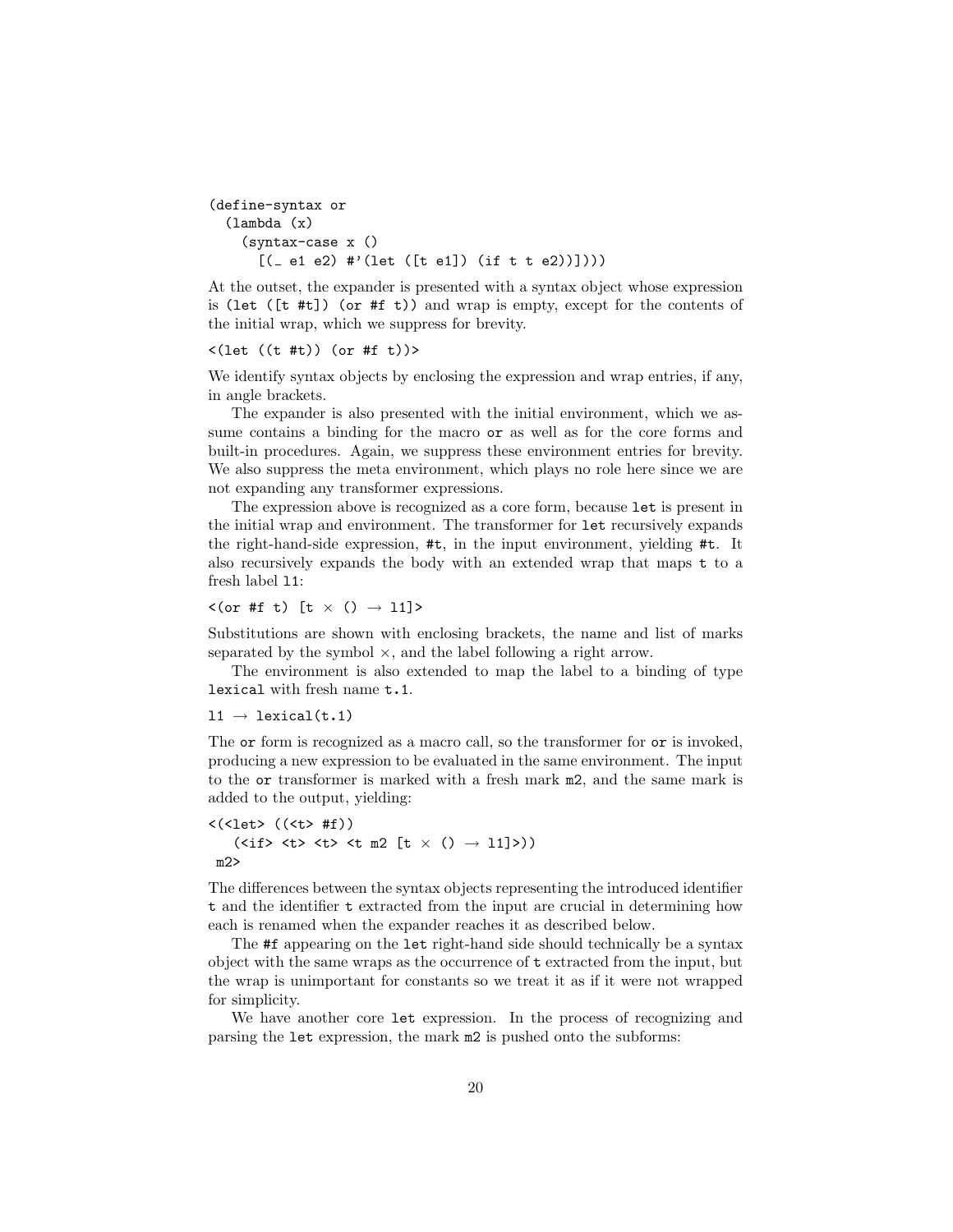```
(<let m2> ((<t m2> #f))
    \langle\langle\sin\theta\rangle\langle\cos\phi\rangle\langle\sin\theta\rangle\langle\sin\phi\rangle\langle\sin\phi\rangle () \rightarrow 11]>)
       m2>)
```
The transformer for let recursively expands the right-hand-side expression #f, yielding #f, then recursively expands the body with an extended wrap mapping the introduced  $t$  with mark m2 to a fresh label 12:

```
\langle\langle\sin{\theta}\rangle\rangle\langle\cos{\theta}\rangle\langle\sin{\theta}\rangle\langle\sin{\theta}\rangle\langle\sin{\theta}\rangle[t \times (m2) \rightarrow 12]m2>
```
The environment is also extended to map the label to a binding of type lexical with fresh name  $t.2$ .

```
12 \rightarrow lexical(t.2), 11 \rightarrow lexical(t.1)
```
The resulting expression is recognized as an if core form. In the process of recognizing and parsing it, the expander pushes the outer substitution and marks onto the subforms. The mark m2 already appearing in the wrap for the last occurrence of t2 cancels the mark m2 on the outer wrap, leaving that occurrence of t2 unmarked.

```
(<if [t \times (m2) \rightarrow 12] m2>
    \lt t [t \times (m2) \rightarrow 12] m2>
    \lt t [t \times (m2) \rightarrow 12] m2>
    \lt t [t \times (m2) \to 12] [t \times () \to 11]>)
```
The transformer for if recursively processes its subforms in the input environment. The first:

 $\lt t$  [t  $\times$  (m2)  $\rightarrow$  12] m2>

is recognized as an identifier reference, since the expression is a symbol  $(t)$ . The substitution appearing in the wrap applies in this case, since the name (t) and marks (m2) are the same. So the expander looks for 12 in the environment and finds that it maps to the lexical variable  $t.2$ . The second subform is the same and so also maps to t.2. The third is different, however:

```
\lt t [t \times (m2) \to 12] [t \times () \to 11]>)
```
This identifier lacks the m2 mark, so the first substitution does not apply, even though the name is the same. The second does apply, because it has the same name and the same set of marks (none, beyond the top-mark from the suppressed initial wrap). The expander thus looks for l1 in the environment and finds that it maps to the lexical variable t.1.

On the way out, the if expression is reconstructed as:

(if t.2 t.2 t.1)

the inner let expression is reconstructed as:

(let ([t.2 #f]) (if t.2 t.2 t.1))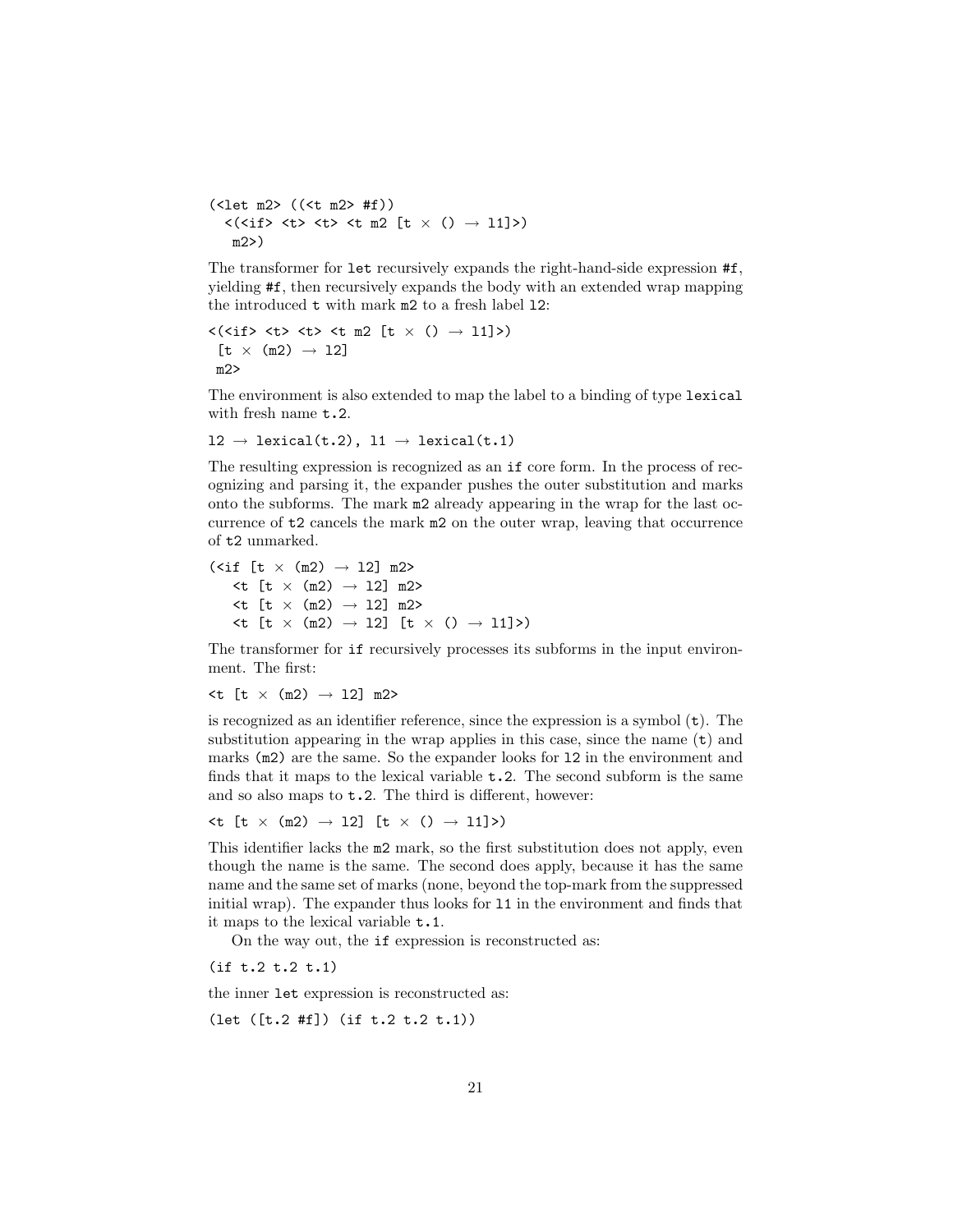and the outer let expression is reconstructed as:

(let  $([t.1 #t])$  (let  $([t.2 #f])$  (if  $t.2 t.2 t.1))$ )

which is exactly what we want, although the particular choice of fresh names is not important as long as they are distinct.

#### 18 Summary

The simplified expander described here illustrates the basic algorithm that underlies a complete implementation of syntax-case, without the complexities of the pattern-matching mechanism, handling of internal definitions, and the additional core forms that are usually handled by an expander. The representation of environments is tailored to the single-binding lambda, let, and letrec-syntax forms implemented by the expander; a more efficient representation that handles groups of bindings would typically be used in practice. While these additional features are not trivial to add, they are conceptually independent of the expansion algorithm.

The syntax-case expander extends the KFFD hygienic macro-expansion algorithm with support for local syntax bindings and controlled capture, among other things, and also eliminates the quadratic expansion overhead of the KFFD algorithm. The KFFD algorithm is simple and elegant, and an expander based on it could certainly be a beautiful piece of code. The syntax-case expander, on the other hand, is of necessity considerably more complex. It is not, however, any less beautiful, for there can still be beauty in complex software as long as it is well structured and does what it is designed to do.

#### References

- [1] H. P. Barendregt. Introduction to the lambda calculus. Nieuw Archief voor Wisenkunde, 4(2):337–372, 1984.
- [2] William Clinger and Jonathan Rees (editors). Revised<sup>4</sup> report on the algorithmic language Scheme. LISP Pointers, IV(3):1–55, July-September 1991.
- [3] William Clinger and Jonathan Rees. Macros that work. In Conference Record of the Eighteenth Annual ACM Symposium on Principles of Programming Languages, pages 155–162, January 1991.
- [4] R. Kent Dybvig. The Scheme Programming Language. MIT Press, third edition, 2003.
- [5] R. Kent Dybvig. Chez Scheme Version 7 User's Guide. Cadence Research Systems, 2005.
- [6] R. Kent Dybvig, Robert Hieb, and Carl Bruggeman. Syntactic abstraction in Scheme. Lisp and Symbolic Computation, 5(4):295–326, 1993.